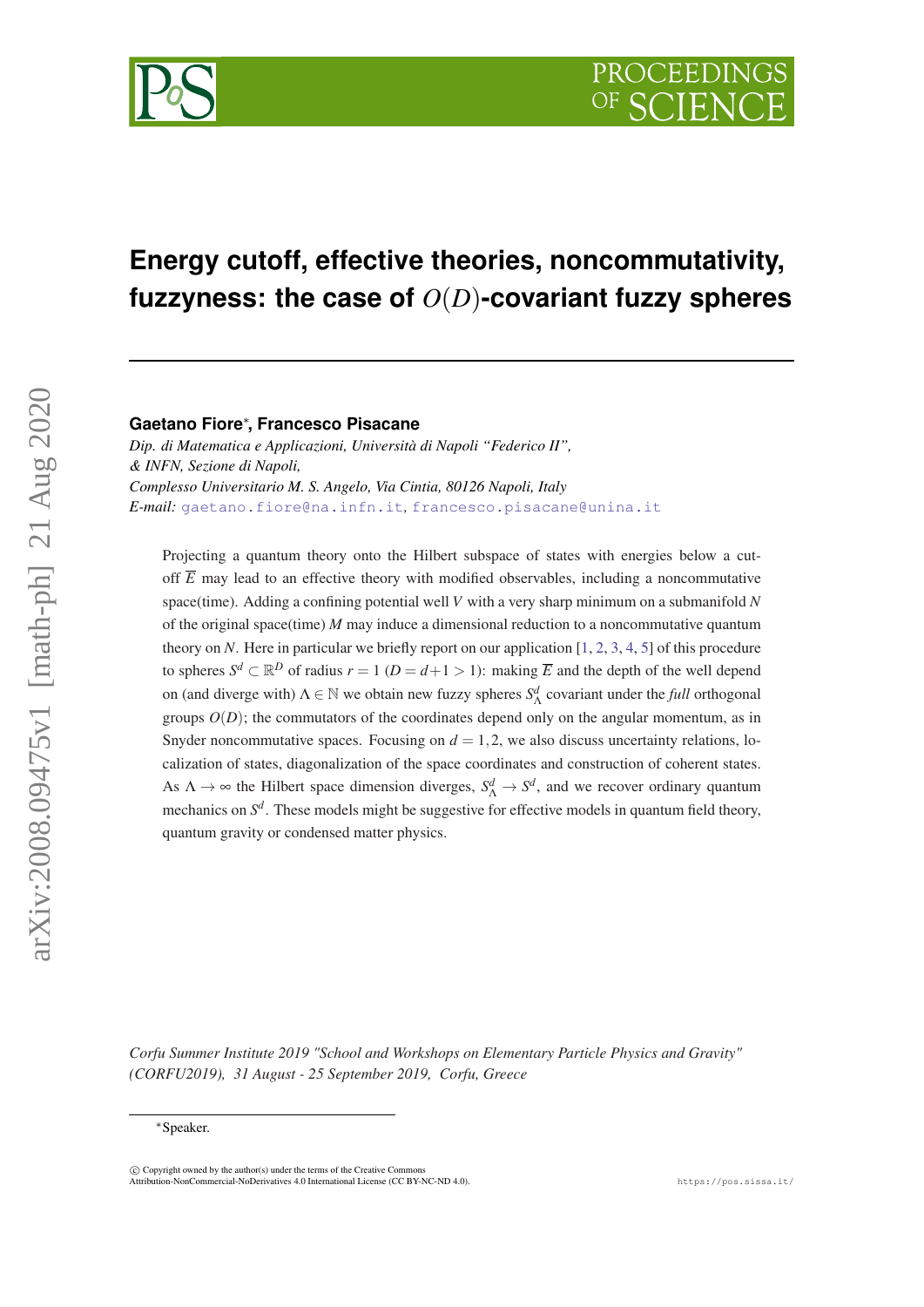#### 1. Introduction

The first example of noncommutative spacetime was proposed in 1947 by Snyder [[6](#page-20-0)] with the hope that nontrivial (but Poincaré covariant) commutation relations among the coordinates could cure ultraviolet (UV) divergences in quantum field theory  $(QFT)^1$ . Shortly afterwards the regularization of UV divergences based on an energy cutoff, although not Poincaré covariant, allowed the renormalization of quantum electrodynamics; in the following decades this and other regularization methods within the renormalization program have allowed the extraction of physically accurate predictions from quantum electrodynamics, chromodynamics, and the Standard Model of elementary particle physics. Therefore Snyder's model was almost forgotten for long time. On the other hand, there is general consensus that any merging of quantum theory and general relativity in an acceptable quantum gravity theory should lead to a cutoff (upper bound) on the local concentration of energy and to an associated lower bound (the Planck length  $l_p = \sqrt{\hbar G/c^3} \sim 10^{-33}$ cm) on the localizability of events. In fact, by Heisenberg uncertainty relations, to reduce the uncertainty  $\Delta x$  of the coordinate *x* of an event one must increase the uncertainty  $\Delta p_x$  of the conjugated momentum component by use of higher energy probes; but by general relativity the associated concentration of energy in a small region would produce a trapping surface (event horizon of a black hole) if it were too large; hence the size of this region, and ∆*x* itself, cannot be lower than the associated Schwarzschild radius, i.e. *lp*. This heuristic argument [\[8\]](#page-20-0) was made made more precise by Doplicher, Fredenhagen, Roberts [[9](#page-20-0)], who also proposed that the latter bound could follow from appropriate noncommuting coordinates (for a review of more recent developments see [[10](#page-20-0)]).

We begin this paper observing that in fact all these facts may stem from the same (energy cutoff) mechanism: introducing an energy cutoff  $\overline{E}$  in a quantum theory on a commutative space(time) *M*, i.e. projecting the theory on the Hilbert subspace with energy below  $\overline{E}$ , directly induces a noncommutative deformation of the latter and lower bounds for the space(time) localizability. Moreover, adding a confining potential well *V* with a very sharp minimum on a submanifold *N* of *M* may induce a dimensional reduction to a noncommutative quantum theory on *N*. In [\[1,](#page-20-0) [2](#page-20-0), [5\]](#page-20-0) we have applied this idea to obtain new fuzzy spheres  $S^d$  of any dimension *d* starting from quantum mechanics on ordinary Euclidean spaces; while the seminal Madore-Hoppe fuzzy sphere (FS) [\[17](#page-20-0), [18](#page-21-0)] is covariant only under the rotation group, our  $S^d_\Lambda$  are covariant under the whole orthogonal groups. After the mentioned general arguments, here we summarize how the  $S^d_\Lambda$  are constructed and their main features, including uncertainty relations, localization of states, diagonalization of the space coordinates and construction of coherent states [\[3,](#page-20-0) [4\]](#page-20-0) for  $d = 1, 2$ .

We recall that a fuzzy version of a commutative manifold *M* is a sequence  $\{\mathscr{A}_n\}_{n\in\mathbb{N}}$  of *finitedimensional* algebras such that  $\mathcal{A}_n \longrightarrow^n \mathcal{A}$  ≡algebra of regular functions on *M*. Since their introduction fuzzy spaces have raised a keen interest among mathematical and high-energy physicists as a non-perturbative technique in QFT (or string, or M-, theory) based on a finite-discretization of space(time) alternative to the lattice one; one main advantage is that the algebras  $\mathcal{A}_n$  can carry representations of Lie groups (not only of discrete ones). In a QFT on a fuzzy space the "cutoff" *n* works as a parameter regularizing UV divergences, because integration over fields amounts to integration over matrices of a finite size, growing with *n* (see e.g. [\[19](#page-21-0), [20](#page-21-0)] for the first QFT on

<sup>&</sup>lt;sup>1</sup>The idea had originated in the '30s from Heisenberg, who proposed it in a letter to Peierls [[7](#page-20-0)]; the idea propagated via Pauli to Oppenheimer, who asked his student Snyder to develop it.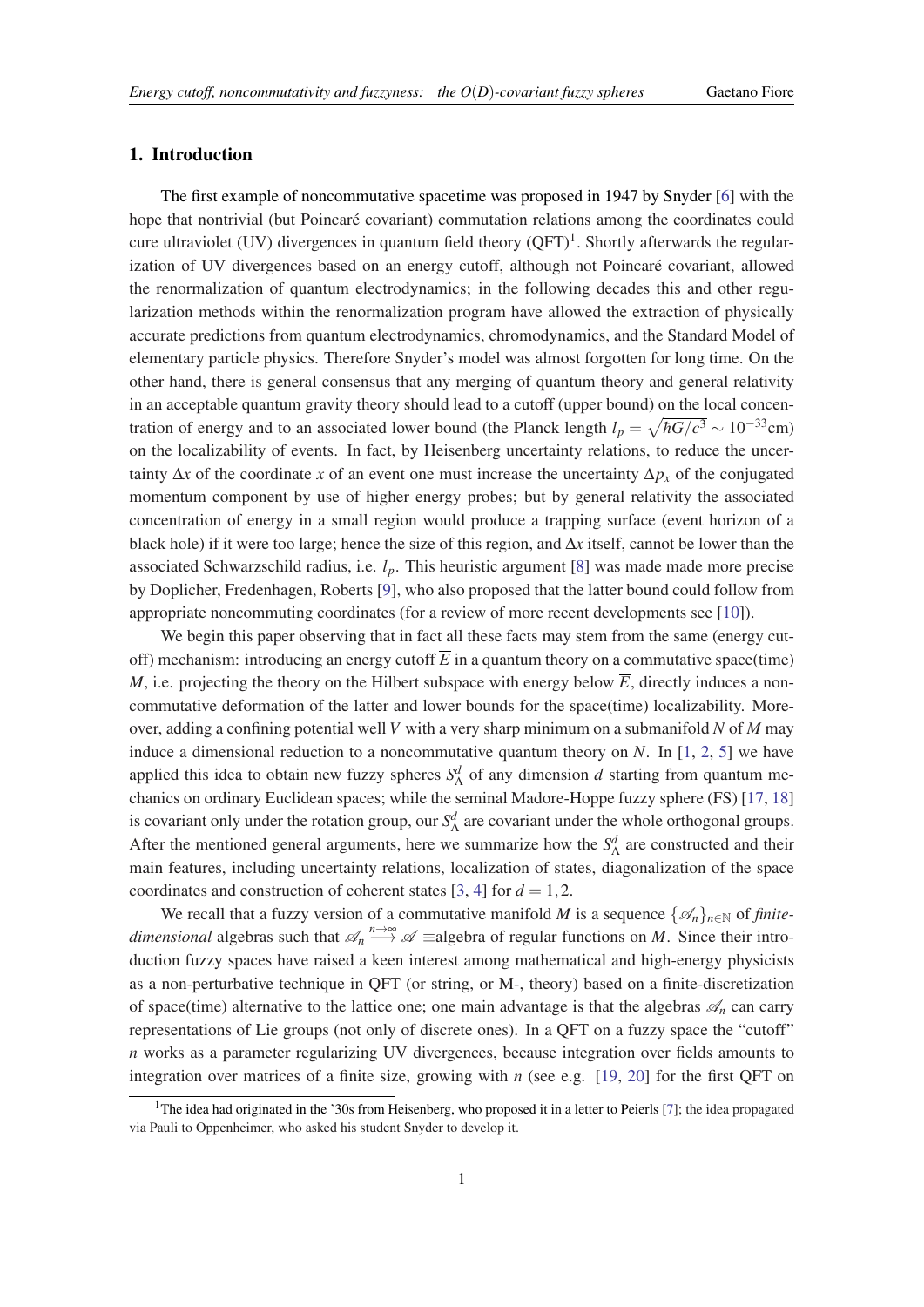the FS [[17,](#page-20-0) [18](#page-21-0)], and [\[21](#page-21-0), [22,](#page-21-0) [23](#page-21-0), [24\]](#page-21-0) for examples of QFT on fuzzy spheres of higher dimensions). If spacetime *M* is enlarged to a higher-dimensional one  $M' = M \times S_n$  - where  $S_n$  is a fuzzy space, instead of a compact manifold *S* - it reduces the number of massive Kaluza-Klein modes of a field theory on  $M'$  to a finite value [\[25](#page-21-0), [26](#page-21-0)] (the extra dimensions can be used to describe internal degrees of freedom). In the matrix model formulations of *M*-theory [[27](#page-21-0), [28](#page-21-0)] and string theory [[29\]](#page-21-0) fuzzy spaces may arise as subalgebras giving the leading contribution to the path-integrals over larger matrix algebras; they respectively lead to quantized branes in a 11- or 10- dimensional spacetime.

Consider a quantum theory  $\mathcal{T}$ ; we denote the Hilbert space of the system S by  $\mathcal{H}$ , the algebra of observables on H (or with a domain dense in H ) by  $\mathscr{A} \equiv \text{Lin}(\mathscr{H})$ , the Hamiltonian by  $H \in \mathscr{A}$ . For a generic subspace  $\overline{\mathscr{H}} \subset \mathscr{H}$  let  $\overline{P} : \mathscr{H} \mapsto \overline{\mathscr{H}}$  be the associated projection and

$$
\overline{\mathscr{A}} \equiv \text{Lin}\left(\overline{\mathscr{H}}\right) = \{ \overline{A} \equiv \overline{P} A \overline{P} \mid A \in \mathscr{A} \} \neq \mathscr{A}.
$$

Assume now  $\overline{\mathcal{H}}$  is a subspace such that: i)  $\overline{P}H = H\overline{P}$ ; ii)  $\overline{\mathcal{A}}$  contains all the observables corresponding to measurements that we can *really* perform with the experimental apparati at our disposal. If the initial state of the system belongs<sup>2</sup> to  $\overline{\mathcal{H}}$ , then neither the dynamical evolution ruled by *H*, nor any measurement can map it out of  $\overline{\mathcal{H}}$ , and we can describe S by the effective theory  $\overline{\mathscr{T}}$  based on the projected Hilbert space  $\overline{\mathscr{H}}$ , algebra of observables  $\overline{\mathscr{A}}$  and Hamiltonian  $\overline{H} = H |_{\overline{\mathscr{L}}}$ . If  $\overline{\mathscr{H}}$ , *H* are invariant under some group *G*, then  $\overline{P}, \overline{\mathscr{A}}$ ,  $\overline{H}, \overline{\mathscr{T}}$  will be as well.

## As a particular consequence, if the theory  $\mathscr T$  is based on commuting coordinates  $x_i$  (commutative space) this will be in general no longer true for  $\mathscr{T} \colon \ [\overline{x_i}, \overline{x_j}] \neq 0.$

A physically relevant instance of the above projection mechanism occurs when  $\overline{\mathcal{H}}$  is the subspace of H characterized by energies E below a certain cutoff,  $E \leq \overline{E}$ ; then  $\overline{\mathscr{T}}$  is a *lowenergy effective approximation* of  $\mathscr{T}$ . The prototypical example is Peierls projection [[11\]](#page-20-0) (see also [[12,](#page-20-0) [13\]](#page-20-0)) applied to the Landau model of a charged particle in a plane subject to a perpendicular magnetic field *B*: choosing  $\overline{E}$  equal to the ground state energy  $E_0$  implies  $[\overline{x_1}, \overline{x_2}] = \frac{i\hbar c}{ieB}$  (here *e* is the electric charge of the particle,  $c$  is the speed of light,  $x_1, x_2$  are the Cartesian coordinates of the particle on the plane), so that the effective theory is on a noncommutative space.  $\overline{E}$  is a deformation parameter, in the sense  $\overline{\mathscr{T}} \to \mathscr{T}$  as  $\overline{E} \to \infty$ . If *H* is *G*-invariant then also  $\overline{\mathscr{H}}$  and therefore  $\overline{P}, \overline{\mathscr{A}}, \overline{H}, \overline{\mathscr{F}}$  automatically are. Given an observable *A* (e.g. *A* = *x*<sub>1</sub>, in the Landau model),  $\overline{A}$  will measure the *same physical quantitity* (the  $x_1$  coordinate of the particle, in the mentioned example) *with an uncertainty compatible with*  $E \leq \overline{E}$ ; in other words, the measurement process cannot make the system jump out of  $\overline{\mathcal{H}}$ , i.e. in states of energy  $E > \overline{E}$ .

Imposing an energy cutoff  $E \leq \overline{E}$  on theory  $\mathscr T$  may be useful at least for the following reasons (which may co-exist):

• If  $\overline{\mathcal{H}}^{\perp}$  is practically not accessible in preparing the initial state, nor through the dynamical evolution (which may include interactions with the environment, encoded in the possibly time-dependent Hamiltonian), nor through the measurement processes, then  $\overline{\mathscr{T}}$  on the smaller Hibert space  $\overline{\mathcal{H}}$  is in principle sufficient for determining all physical predictions and in fact simpler to work with.

<sup>&</sup>lt;sup>2</sup>If the state is not pure, but described by a density matrix  $\rho$ , the condition becomes "if  $\rho \in \overline{\mathscr{A}}$ ".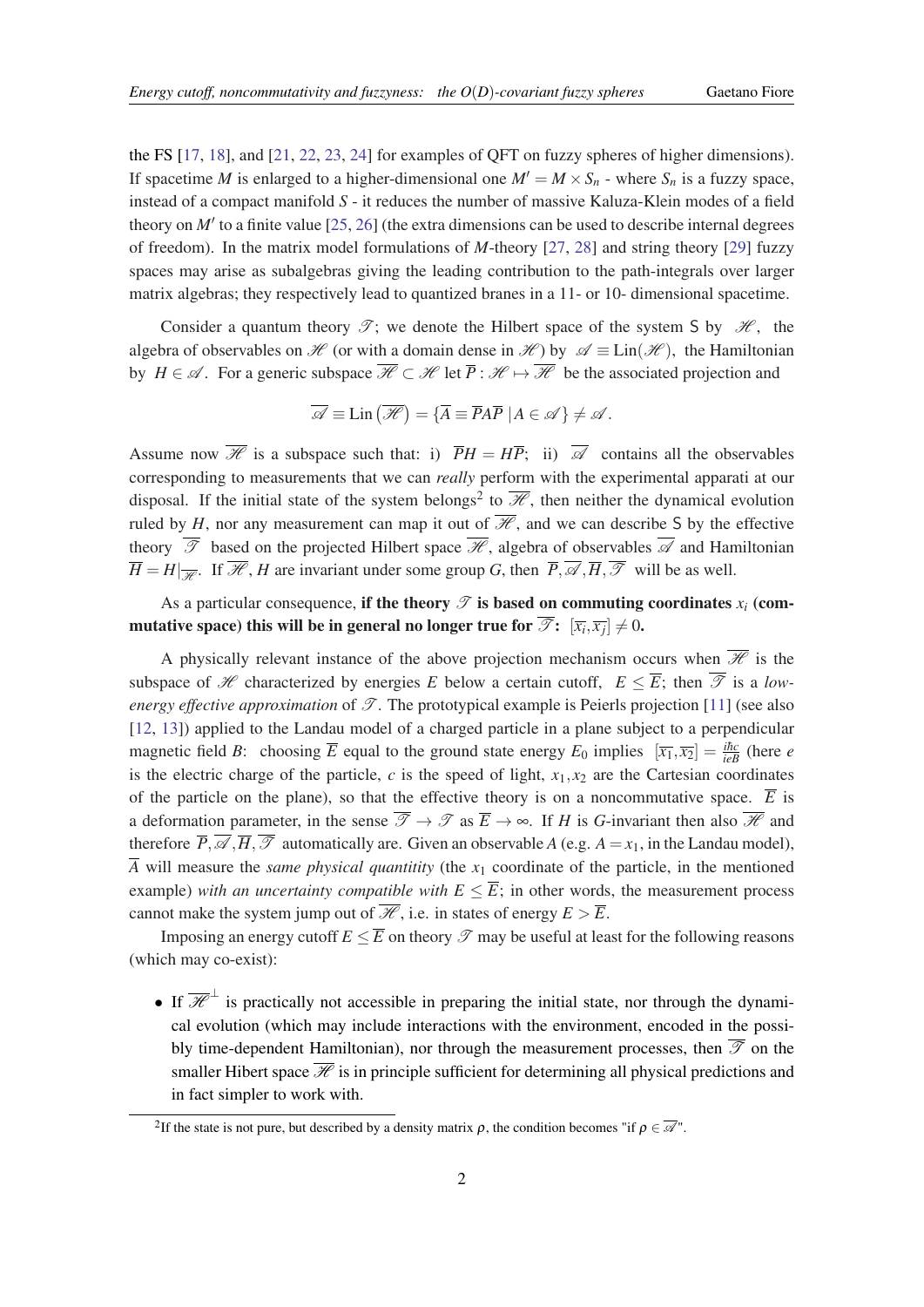- If at  $E > \overline{E}$  we expect new physics not accountable by  $\mathscr{T}$ , then  $\overline{\mathscr{T}}$  may also help to figure out a new theory  $\mathscr{T}'$  valid for all *E*.
- As a regularization procedure of a QFT  $\mathscr{T}$ , an energy cutoff  $\overline{E}$  may allow to make sense of  $\mathcal T$  if this is originally ill-defined due to UV divergences - e.g. divergent contributions (loop integrals) to transition amplitudes - for generic finite values of (a finite number of) bare parameters  $\mu$ <sub>*I*</sub> (e.g. masses, coupling constants,...) present in the Hamiltonian/Action. These divergent contributions are due to virtual intermediate states of arbitrarily high energy *E* that can be assumed by the system during the interaction. Imposing  $E \leq \overline{E}$  (or some other regularization scheme) allows to make the (unknown)  $\mu$ <sup>*I*</sup> well-defined (at least in a perturbative sense) functions  $\mu_I(\mathcal{Q}, \overline{E})$  of a small number of observable quantities  $\mathcal{Q}_i$  (e.g. masses of asymptotic states, large distance coupling constants,...) and of  $\overline{E}$  (or the other regularization parameter). Replacing these functions in the dependences  $\mathcal{O}_A(\mu)$  of all the observables  $\mathcal{O}_A$ (e.g. cross sections in scattering processes, decay times of unstable particles, etc.; here *A* stands for a collective index which allows to distinguish not only the type of observable, but also the involved initial and final data, e.g. the initial and final type, number, momenta of the particles involved in a scattering process) on the  $\mu$ <sub>*I*</sub> yields functions  $\overline{\mathscr{O}}_A(\mathscr{Q},\overline{E})$ . If the latter admit  $\overline{E} \rightarrow \infty$  limits the theory is said to be UV renormalizable, and these limits tipically give a physically accurate relation between  $\mathscr Q$  and the observed  $\overline{\mathscr O}_A$ .

As a  $\mathscr T$  consider now quantum mechanics (QM) of a zero spin particle on  $\mathbb{R}^D$  with a Hamiltonian  $H(\mathbf{x}, \mathbf{p})$ . If  $\overline{\mathcal{H}}$  is the subspace with energies  $E \leq \overline{E}$  then its dimension is approximately the phase space volume of the classical region  $\mathscr{B}_{\overline{E}}$  determined by the inequality  $H(x^c, p^c) \leq \overline{E}$ , in Planck constant units:

$$
\dim(\overline{\mathscr{H}}) \simeq \text{Vol}(\mathscr{B}_{\overline{E}})/h^D.
$$

This is still infinite if e.g. *H* reduces to the kinetic term  $p^2$  (upper part of fig. [1](#page-4-0)), while it is finite if *H* contains a sufficiently strong binding potential  $V(x)$  (lower part of fig. [1](#page-4-0)); consequently  $\overline{\mathscr{T}}$ will be a **fuzzy approximation** of QM approximately confined in the (configuration space) region  $\mathscr{R} \subset \mathbb{R}^D$  determined by the inequality  $V(x) \leq \overline{E}$ .<sup>3</sup> We can obtain a **NC, fuzzy approximation** of QM on a **submanifold** N of  $\mathbb{R}^D$  adding a **'dimensional reduction' mechanism**, more precisely a  $V(\mathbf{x})$  with a sharp minimum on  $N^4$ .

In the rest of the paper we report on our application [[1](#page-20-0), [2,](#page-20-0) [3,](#page-20-0) [4,](#page-20-0) [5](#page-20-0)] of the mechanism for *N* equal to the  $d = (D-1)$ -dimensional *sphere* S<sup>*d*</sup> of radius  $r = 1$  ( $r^2 := x^2$  is the square distance from the origin) and on the study of the resulting fuzzy spheres for  $d = 1,2$  $d = 1,2$  [\[1,](#page-20-0) 2, [3](#page-20-0), [4](#page-20-0)]; the lower right corner of fig. [1](#page-4-0) shows the corresponding region  $\mathcal R$  (a thin spherical shell of radius  $\simeq$  1) in the  $d=1$ case. The plan is as follows. Section [2](#page-4-0) contains further preliminaries. In section [3](#page-7-0) we sketch the construction procedure of  $S^d$  for generic  $d \ge 1$ . In sections [4,](#page-8-0) [5](#page-11-0) we respectively review the main features of  $S^1_\Lambda$ ,  $S^2_\Lambda$ , the eigenvalues and eigenvectors of the associated coordinate operators  $x_i$  (for

<sup>&</sup>lt;sup>3</sup>Of course, one can obtain a fuzzy noncommutative approximation of QM in a region  $\mathscr R$  also imposing an energy cutoff on a pre-existing noncommutative deformation of QM on  $\mathcal{R}$ , see e.g. the fuzzy disc of [[14\]](#page-20-0).

<sup>&</sup>lt;sup>4</sup>In passing, we note that defining submanifolds of noncommutative spaces is delicate problem [\[15](#page-20-0)];[[16\]](#page-20-0) proposes a rather general procedure in the framework of Drinfel'd twist deformations of differential geometry.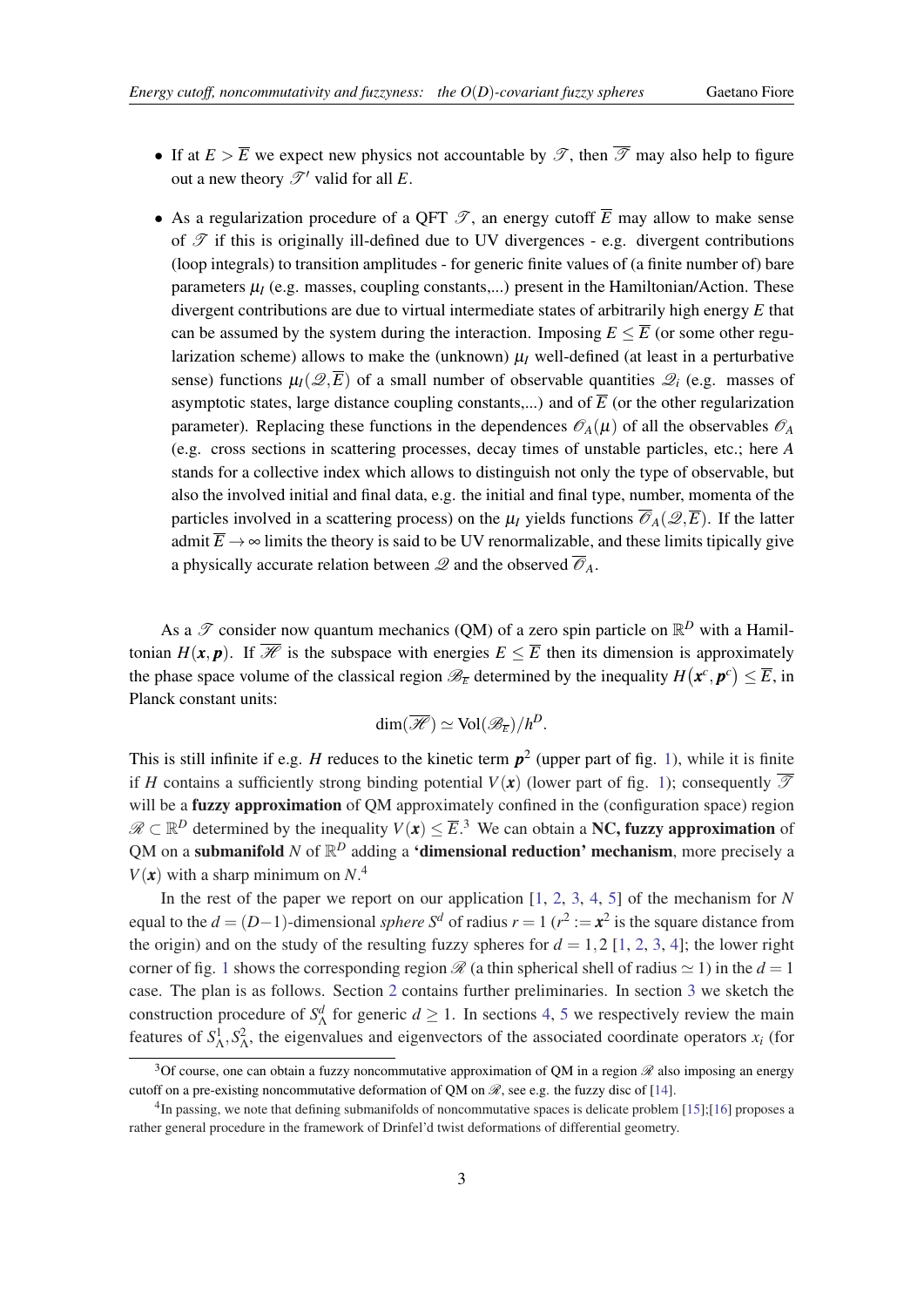<span id="page-4-0"></span>

Figure 1: Up: Classically allowed phase space region  $H(x^c, p^c) \leq \overline{E}$  if  $H = p^2$ . Down: Classically allowed configuration space region if  $H = \mathbf{p}^{c2} + V(\mathbf{x}^c)$ , with the potential of the form  $V(\mathbf{x}^c) = a(x_1^c)^2 + b(x_2^c)^2$  (left) or  $V(\mathbf{x}^c) = 2k(r_c - 1)^2$  (right), where  $r_c = \sqrt{\mathbf{x}^{c2}}$ .

the latter we prove slightly stronger results than in [\[3\]](#page-20-0)); then we present various systems of coherent states (SCS) on them and discuss their localization both in configuration and (angular) momentum space. Finally, in section [6](#page-16-0) we draw the conclusions and add final remarks, while comparing our *S*<sup>*d*</sup><sub>Δ</sub> with other fuzzy spheres, in particular the celebrated Madore-Hoppe Fuzzy sphere (FS) [[17,](#page-20-0) [18](#page-21-0)].

### 2. Further preliminaries

#### 2.1 Covariance

*O*(*D*)-covariance of the theory means that for any orthogonal matrix  $g \in O(D)$  there is a unitary transformation  $U(g)$  of the Hilbert space  $\mathscr{H}$  (or  $\overline{\mathscr{H}}$ ) such that  $g_{ij}v_j = U^{\dagger}(g)v_iU(g)$  for all vectors *v*, and similarly for other  $O(D)$ -tensors. Fixed a *v*, we can split

$$
\mathscr{H} = \bigcup_{\mathbf{u} \in S^d} \mathscr{H}_{\mathbf{u}}, \qquad \mathscr{H}_{\mathbf{u}} := \left\{ \psi \in \mathscr{H} \mid \langle \mathbf{v} \rangle_{\psi} = \left| \langle \mathbf{v} \rangle_{\psi} \right| \mathbf{u} \right\}.
$$
 (2.1)

For each (unit vector)  $u \in S^d$  consider a  $g \in O(D)$  such that  $g u = e_1$ , where  $e_1 := (1,0,...,0)$ , and define  $v' := gv$ , so that  $v \cdot u = v'_1$ . For all  $\psi \in \mathcal{H}_u$  we find  $\langle v' \rangle_{\psi} = |\langle v \rangle_{\psi}|e_1$ ; moreover,  $\mathcal{H}_u =$  $U^{\dagger}(g) \mathcal{H}_{e_1}$  (of course one obtains the same result replacing  $e_1$  by any other  $e_i$ ).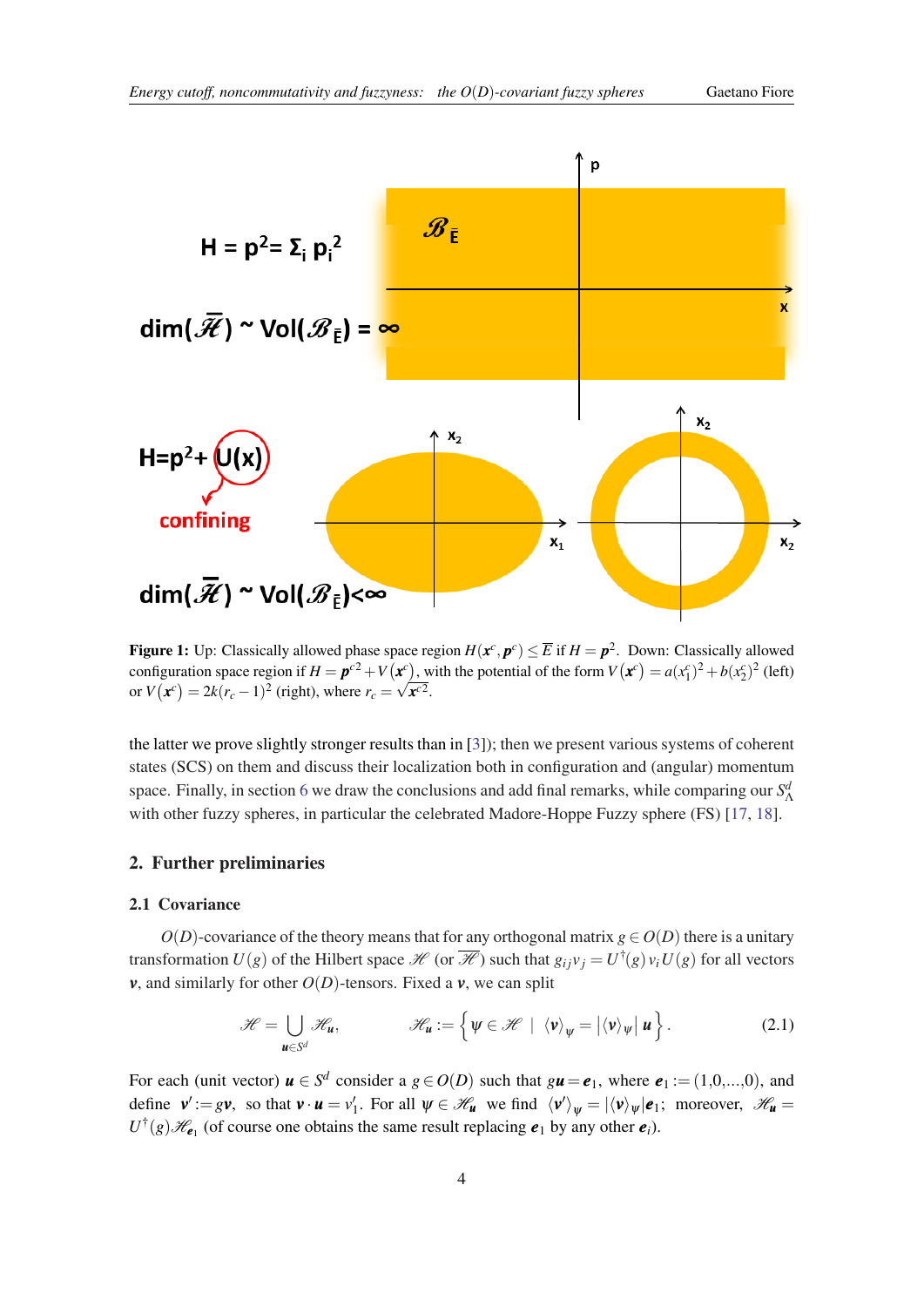<span id="page-5-0"></span>

Figure 2: Left: the vectors  $x, u \equiv \langle x \rangle, x - \langle x \rangle$ , the region  $\sigma$  and the tangent plane  $T_u S^d$  at *u*. Right: perpendicularity of *x* and *L*.

# **2.2** Localization on  $\mathbb{R}^D$ ,  $S^d$  and  $S^d_{\Lambda}$

A good measure of the localization of a state in configuration space  $\mathbb{R}^D$  is its *spacial dispersion*, i.e. the  $O(D)$ -invariant (and therefore reference-frame-independent) expectation value

$$
(\Delta \mathbf{x})^2 \equiv \sum_{i=1}^D (\Delta x_i)^2 \equiv \left\langle (\mathbf{x} - \langle \mathbf{x} \rangle)^2 \right\rangle = \left\langle \mathbf{x}^2 \right\rangle - \left\langle \mathbf{x} \right\rangle^2 \tag{2.2}
$$

on the state. Here  $\mathbf{x} \equiv (x_1, ..., x_n)$  is the vector position observable of the particle in the ambient Euclidean space  $\mathbb{R}^D$ , the vector  $\langle x \rangle \equiv (\langle x_1 \rangle, ..., \langle x_n \rangle)$  pinpoints the average position, the scalar observable  $x^2 := \sum_{i=1}^D x_i x_i$  measures the square distance from the origin, the vector observable  $x-\langle x \rangle$  measures the displacement from  $\langle x \rangle$ ; (2.2) is the expectation value of the square of the latter. We adopt  $(\Delta x)^2$  also on  $S^d$ ,  $S^d$ : in fact, if the state is localized in a small region  $\sigma \subset S^d$  around a point  $u \equiv \langle x \rangle \in S^d$  then  $(\Delta x)^2$  essentially reduces to the average square displacement in the tangent plane at *u* (see fig. 2, left), as wished. If  $x^2 \equiv 1$  on the whole Hilbert space  $\mathcal H$  (this occurs strictly if  $\mathcal{H} = \mathcal{L}^2(S^d)$  and also on Madore's FS  $S_n^2$ , only approximately on our  $S_\Lambda^d$ ), then  $\langle x^2 \rangle$  is stateindependent, and (2.2) is minimal on the states with maximal  $\langle x \rangle^2$ . By ([2.1](#page-4-0)) with  $v = x$ , in each  $\mathcal{H}_{\mathbf{u}} \langle \mathbf{x} \rangle^2$  is maximized on the eigenvector(s)  $\psi$  of  $x_1' = \mathbf{x} \cdot \mathbf{u}$  with the highest (in absolute value) eigenvalue (the latter exists on the Madore's FS, while on  $S^d$  it exists as a generalized eigenvector).

#### 2.3 Diagonalization of a coordinate  $x_i$  , and most localized states

For *x<sup>i</sup>* to approximate well and *O*(*D*)-covariantly a coordinate of a quantum particle forced to stay on the commutative sphere  $S^d$ , its spectrum  $\Sigma_{x_i}$  should fulfill at least the following properties:

- 1.  $\Sigma_{x_i}$  is the same for all  $i = 1, ..., D$  and choices of the reference frame. In particular, it is invariant under inversion  $x_i \mapsto -x_i$ .
- 2. In the commutative limit  $\Sigma_{x_i}$  becomes uniformly dense in  $[-1,1]$ , in particular the maximal and the minimal eigenvalues converge to 1 and  $-1$ , respectively.

These properties are fulfilled by both the Madore FS and (at least for  $d = 1, 2$ ) our  $S^d_\Lambda$ . As explained in the previous subsection, the eigenstates with maximal eigenvalue (in absolute value) have also maximal localization on  $S^d$ ,  $S_n^2$ ; this also approximately ture on our  $S^d_\Lambda$ .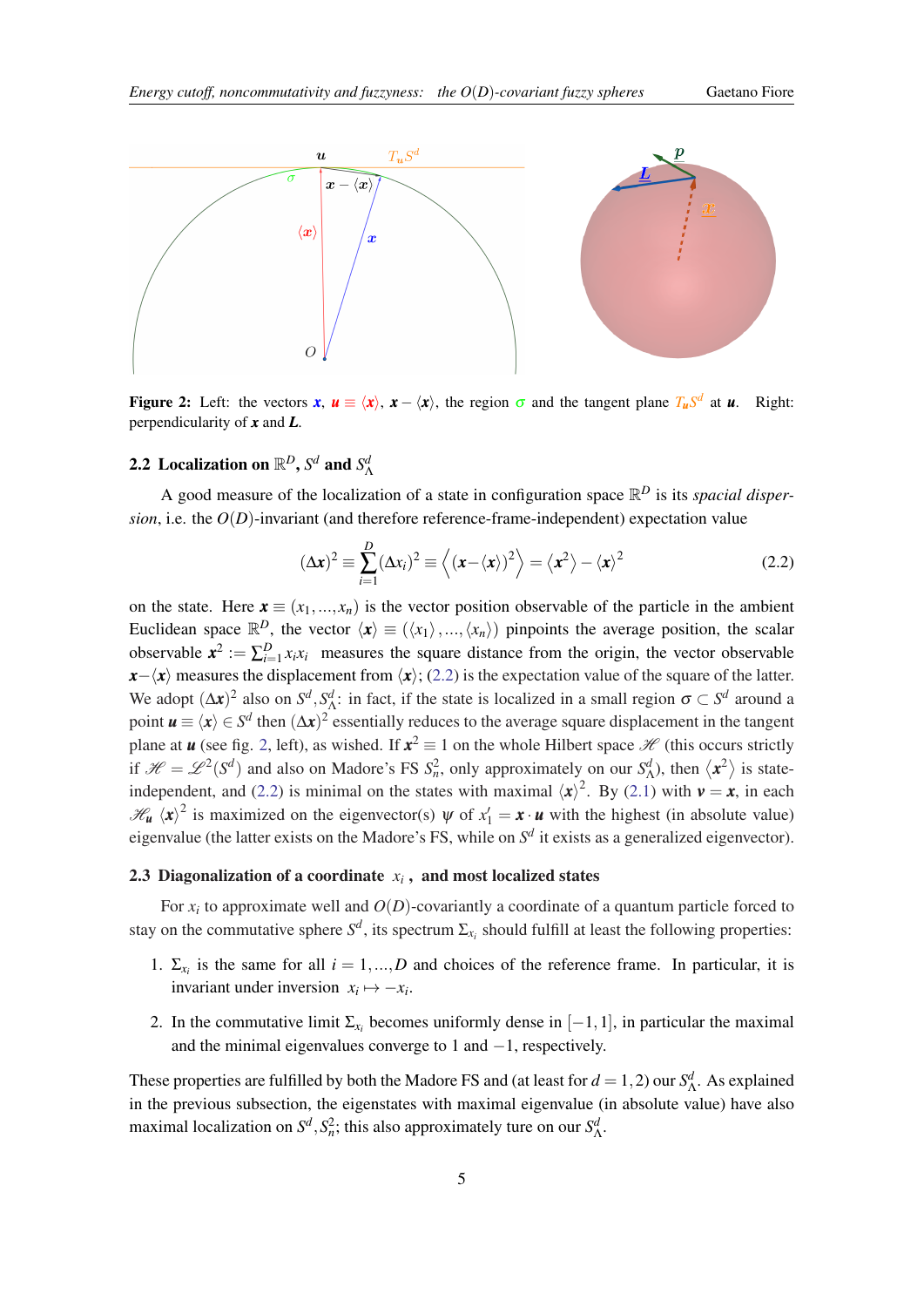#### <span id="page-6-0"></span>2.4 Systems of coherent states (SCS)

We recall that the canonical SCS  $\{\phi_z\}_{z \in \Omega} \subset \mathcal{H}$  on  $\mathbb{R}^D$  can be defined in three equivalent ways:

- 1. As the set of states saturating Heisenberg uncertainty relations (HUR)  $\Delta x_i \Delta p_i \geq 1/2$ .
- 2. As the set of eigenstates of all annihilation operators  $a_i$  with set of joint eigenvalues  $z \in \Omega$ .
- 3. As the set of states generated by the group *G* acting on the vacuum state  $\phi_0$ .

Here  $\mathcal{H} = \mathcal{L}^2(\mathbb{R}^D)$ ,  $\Omega \equiv \mathbb{C}^D$ , all variables have been made dimensionless,  $a_i = x_i + ip_i$ , and G is the Heisenberg-Weyl group. Characterizations 1 (for  $D = 3$ ), 2, 3 are due to Schrödinger himself and Klauder, Sudarshan, Glauber [\[33,](#page-21-0) [34,](#page-21-0) [35](#page-21-0), [36](#page-21-0)]. All of them admit (in general, non-equivalent) generalizations; see e.g. [\[37](#page-21-0), [38,](#page-21-0) [39,](#page-21-0) [40](#page-21-0), [41](#page-21-0), [42](#page-21-0)], also for an overview on applications in elementary particle, nuclear, atomic, condensed matter, plasma physics. The canonical SCS fulfills the following properties:

- a) **Strong continuity** of  $\phi_z$  as a function of  $z \in \Omega$ ;
- b) Resolution of the identity:  $\int_{\Omega} d\mu(z) P_z, \qquad P_z = \phi_z \langle \phi_z, \cdot \rangle \equiv |\phi_z\rangle \langle \phi_z|;$
- c) **Completeness**:  $\text{Span}\{\phi_z | z \in \Omega\} = \mathcal{H}$ .

where  $d\mu(z) = d\Re(z) d\Im(z)$ , and the resolution b) is in the weak sense. These properties are often used [\[37](#page-21-0)] for defining SCS in general: a set  $\{\phi_{\zeta}\}_{{\zeta \in \Omega}} \subset \mathcal{H}$ , where  $\Omega$  is a topological label space, is a *strong* SCS if it fulfills a), b) with a suitable integration measure *d*µ(*z*) on Ω; a *weak* SCS if it fulfills a), c). As b) implies c), a strong SCS is also weak. Perelomov and Gilmore develop [[30,](#page-21-0) [32](#page-21-0)] the concept of SCS through approach 3 choosing Ω either a generic Lie group *G*, or more generally a coset  $G/H$  thereof, acting on  $\mathcal H$  via an irreducible unitary representation *T* (see e.g. [[31\]](#page-21-0)). The steps are as follows:

- For all  $\phi_0 \in \mathcal{H}$ , let  $\phi_e \equiv T(g)\phi_0$  for all  $g \in G$ ,  $H \equiv \{h \in G \mid \phi_h = \exp[i\alpha(h)]\phi_0\}$ .
- Then  $|\phi_g\rangle\langle\phi_g| = |\phi_{gh}\rangle\langle\phi_{gh}| \equiv P_z$ , i.e. depends only on  $z \equiv [g] \in G/H \equiv \Omega$ .
- If  $\phi_0$  is *admissible*, i.e.  $\int_G |\langle \phi_0, T(g) \phi_0 \rangle|^2 dg < \infty$ , where *dg* is the left-invariant Haar measure on *G*, then b) holds with  $d\mu(z)$  the normalized measure induced by *dg* on Ω.

Clearly, if *G* is compact all  $\phi_0 \in \mathcal{H}$  are admissible. Following Perelomov, the CS that are closest to classical states are obtained from a  $\phi_0$  that maximizes *H*, or better the isotropy subalgebra b in the *complex* hull of the Lie algebra of *G*;  $\phi_0$  is annihilated by some element(s) in b, the corresponding  $\phi_g$  are eigenvectors of the latter (property 2) and minimize the *G*-invariant uncertainty associated to the quadratic Casimir  $[(\Delta L)^2 = \sum_{i < j} \Delta L_{ij}^2$  in the case  $G = SO(D)$ ]. For  $G = SO(3)$  it is  $H = SO(2)$ ,  $(\Delta L)^2 = \langle L^2 \rangle - \langle L \rangle^2$  (with  $L_i \equiv \varepsilon^{ijk} L_{jk}/2$ ), and minimizing  $(\Delta L)^2$  amounts to saturating a specific UR [\[4\]](#page-20-0) (hence also property 1 holds); this SCS consists of the socalled *coherent spin* or *Bloch* states.

In introducing SCS on  $S^d$  ( $d = 1,2$ ) we follow in spirit Perelomov's approach, with *G* the isometry group  $O(D)$  of  $S^d$  (a compact group). However, our Hilbert space  $\mathscr{H}_{\Lambda}$  will in general carry a *reducible* representation of  $O(D)$ ; moreover, we study the localization properties of these SCS both in configuration and (angular) momentum space.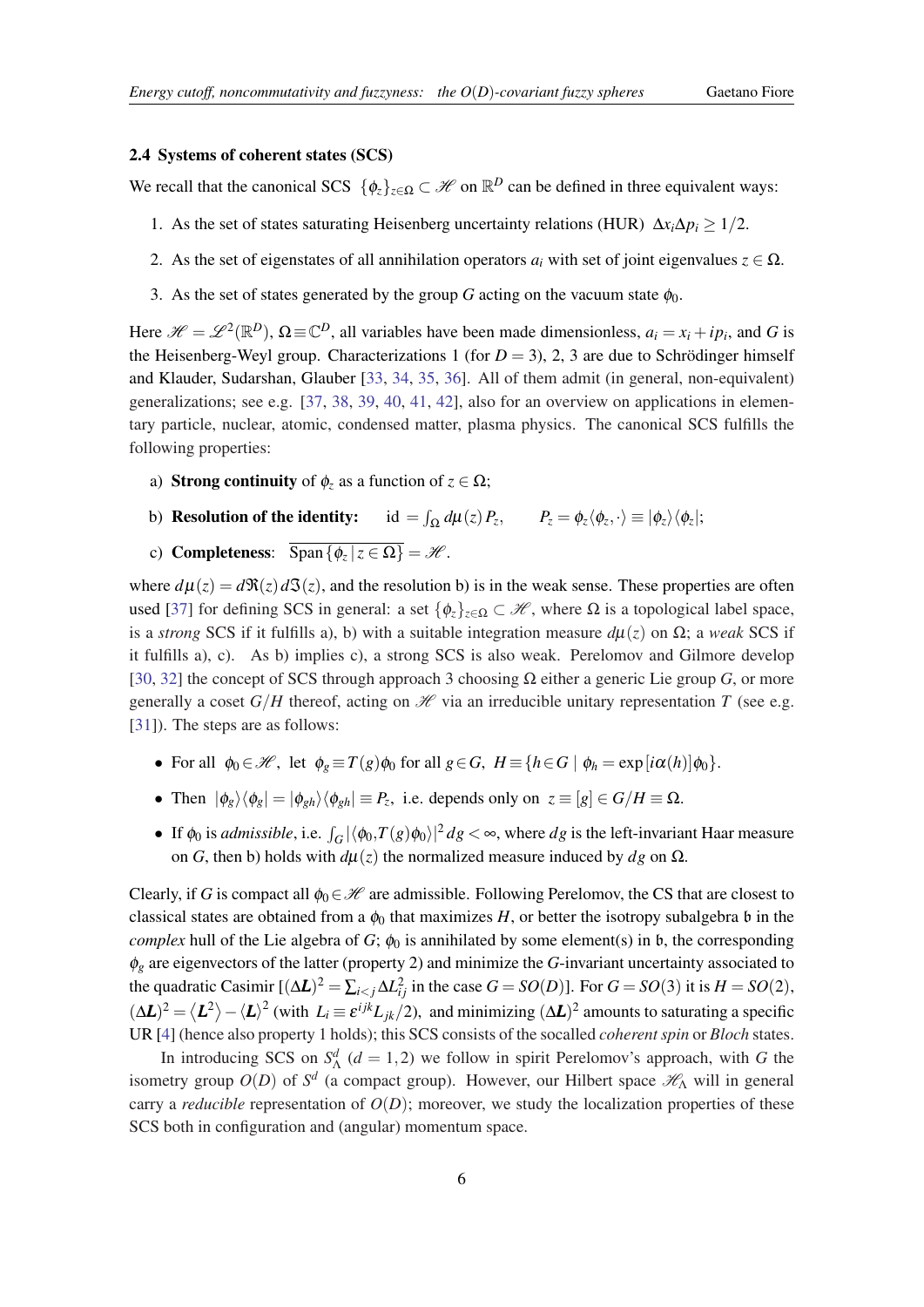<span id="page-7-0"></span>



**Figure 3:** Three-dimensional plot of  $V(r)$ 

**Figure 4:** Two-dimensional plot of  $V(r)$  including the energy-cutoff and allowed energy levels (black).

#### **3.** Construction of the  $S^d$  $\frac{d}{\Lambda}$  for general  $d \geq 1$

The main steps of the costructions are as follows:

• We adopt a  $O(D)$  invariant Hamiltonian

$$
H = -\frac{1}{2}\Delta + V(r),\tag{3.1}
$$

where the confining potential  $V(r)$  has a very sharp minimum  $V_0 = V(1)$  at  $r = 1$ . More precisely, we assume that

$$
V(r) \simeq V_0 + 2k(r-1)^2 \qquad \text{if } V(r) \leq \overline{E},\tag{3.2}
$$

so that  $V(r)$  has a harmonic behavior for  $|r-1| \leq \sqrt{\frac{E-V_0}{2k}}$ , and that  $V''(1) \equiv 4k \gg 0$  (*k* thus parametrizes the sharpness of the minimum); we fix  $V_0$  so that the ground state has energy  $E_0 = 0$ . Using polar coordinates we can decompose  $\Delta = \partial_r^2 + \frac{d}{r}$  $\frac{d}{r}\partial_r - \frac{1}{r^2}$  $\frac{1}{r^2}L^2$ , where  $L^2 :=$  $L_{ij}L_{ij}/2$  is the square angular momentum  $[L_{ij} := i(x_j \frac{\partial}{\partial x_i} - x_i \frac{\partial}{\partial x_j})$  are the angular momentum components], i.e. the Hamiltonian of free motions (the Laplacian) on *S d* . Looking for the eigenfunctions  $\psi$  of *H* in the form  $\psi = f(r)Y(\phi,...)$ , where  $\phi$ ,... are the angular coordinates, we reduce the eigenvalue equation  $H\psi = E\psi$  to a 1-dimensional Schrödinger equation in the form of an ordinary differential equation with respect to *r*. The eigenvalues are parametrized by integers *l*,*n* ≥ 0; they respectively determine the eigenvalue  $E_l \equiv l(l+d-1)$  of  $\mathbb{Z}_2^2$  and the radial excitation, which at least for small *n* are approximately of harmonic type,  $\simeq \sqrt{8kn}$ .

• We choose  $\overline{E}$  low enough, e.g.  $\overline{E} \lesssim \sqrt{2}$ 8*k*, to constrain *n* to be zero, namely to *eliminate radial excitations* from the spectrum  $\Sigma_{\overline{H}}$  of  $\overline{H}$ , so that the latter reduces to that of  $\mathcal{L}^2$ ,  $\Sigma_{\overline{H}} = \{E_l\}$ . Then we also find that the  $x_i$  **generate the whole algebra of observables**  $\mathscr{A}$ , and  $[\overline{x_i}, \overline{x_j}] \simeq$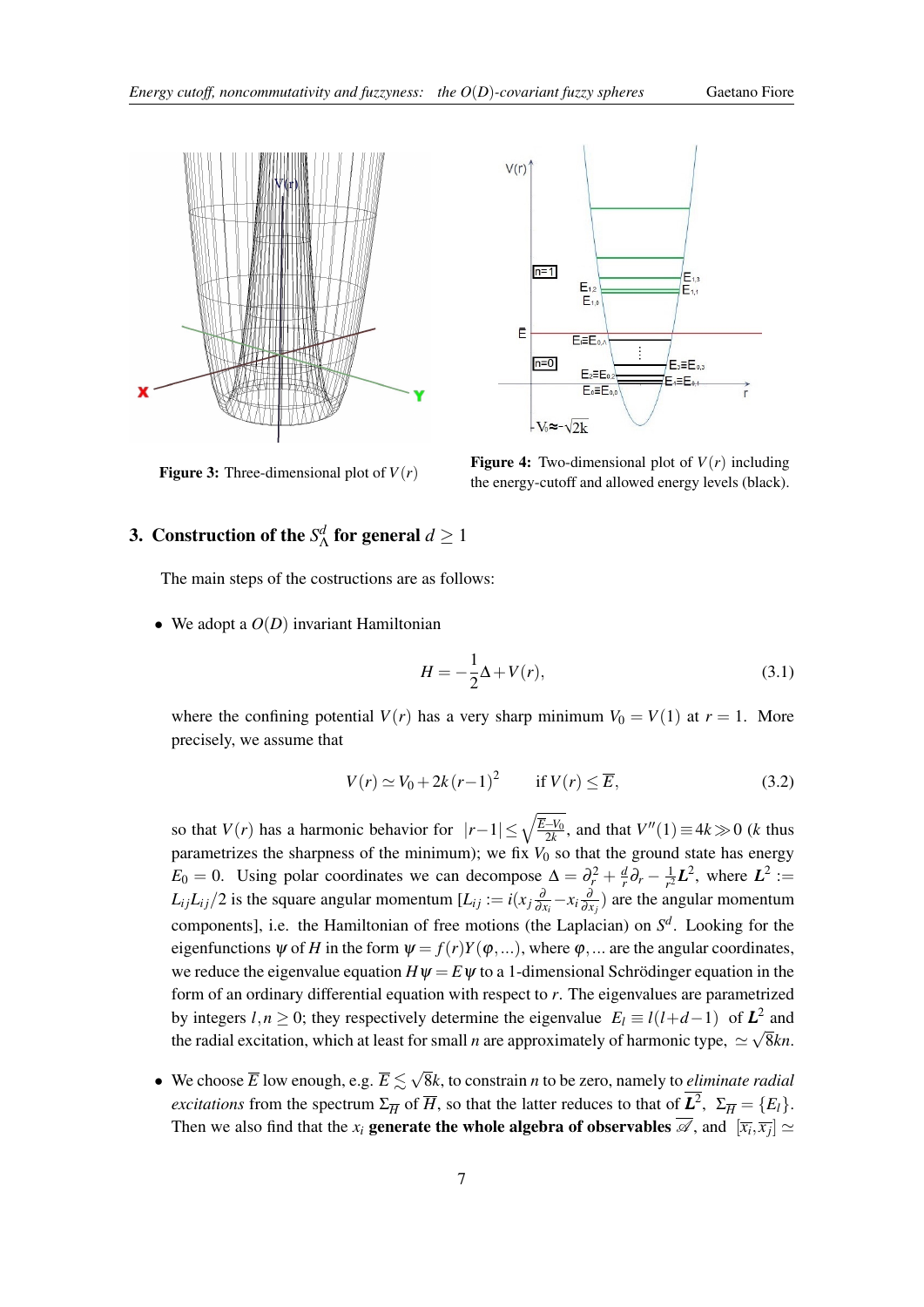<span id="page-8-0"></span> $-iL_{ij}/k$ , i.e. we find Snyder-type commutation relations among the coordinates<sup>5</sup>. There is a residual freedom in the choice of  $V(r)$  (the higher order terms in the Taylor expansion of *V*(*r*) around *r* = 1); we fine-tune the model requiring that  $[\overline{x_i}, \overline{x_j}] = -iL_{ij}/k$  (up to terms that act non-trivially only on the highest energy states).

• To obtain a sequence of finite-dimensional models going to QM on  $S^d$  we make  $\overline{E}$  grow and diverge with a natural number  $\Lambda$ ; so must also *k* do, in order that the above inequality keeps holding. We choose  $\overline{E} \equiv E_{\Lambda} = \Lambda(\Lambda + d - 1)$  and *V* depending on  $\Lambda$  so that  $k(\Lambda) \geq \Lambda^2(\Lambda + 1)^2$ ; correspondingly,  $\Sigma_{\overline{H}} = \{E_l\}_{l=1}^{\Lambda}$ , and replacing everywhere the bar by the subscript  $\Lambda$  we find

$$
(\mathcal{H}_{\Lambda}, \mathcal{A}_{\Lambda}) \xrightarrow{\Lambda \to \infty} (\mathcal{H}, \mathcal{A}) \equiv \left( \mathcal{L}^{2}(S^{d}), \operatorname{Lin} \left( \mathcal{L}^{2}(S^{d}) \right) \right)
$$
(3.4)

in a suitable sense [[1](#page-20-0)].  ${S^d_\Lambda}_{\Lambda \in \mathbb{N}} \equiv \{ (\mathcal{H}_\Lambda, \mathcal{A}_\Lambda) \}_{\Lambda \in \mathbb{N}}$  is our *d*-dimensional, *O*(*D*)-covariant fuzzy sphere, i.e. a sequence of finite-dimensional approximations of ordinary QM on *S d* .

It turns out that (at least for  $D = 2,3$ ) there exist  $O(D)$ -covariant \*-algebra isomorphisms  $\mathscr{A}_\Lambda \simeq \pi_\Lambda [U_{\text{SO}}(D+1)]$ , where  $(\pi_\Lambda, \mathscr{H}_\Lambda)$  is a suitable irreducible unitary representation of  $U_{\text{SO}}(D+1)$ 1). More precisely, in terms of the canonical basis  $\{L_{IJ} | 1 \leq I < J \leq D+1\}$  of  $so(D+1)$ ,

$$
\overline{L_{ij}} = \pi_{\Lambda}(L_{ij}), \qquad \overline{x_h} = \pi_{\Lambda}\left[f_1\left(\mathbf{L}^2\right)L_{h(D+1)}f_2\left(\mathbf{L}^2\right)\right], \qquad 1 \le i, j, h \le D, \quad i < j,
$$
\n(3.5)

where and  $f_1(s)$ ,  $f_2(s)$  are suitable analytic functions.

To simplify the notation, below we shall remove the bar and denote the generic  $\overline{A} \in \mathscr{A}_{\Lambda}$  as A.

#### 4.  $D = 2$ :  $O(2)$ -covariant fuzzy circle

In a suitable orthonormal basis  $\mathscr{B}_{\Lambda} := \{ \psi_{\Lambda}, \psi_{\Lambda-1}, ..., \psi_{-\Lambda} \}$  of the Hilbert space  $\mathscr{H}_{\Lambda}$  consisting of eigenvectors of the angular momentum  $L \equiv L_{12}$ ,

$$
L\,\psi_n = n\,\psi_n,\tag{4.1}
$$

the action of the noncommutative coordinates  $x_{\pm} := x_1 \pm ix_2$  of the fuzzy circle  $S^1_A$  read<sup>6</sup>

$$
x_{\pm} \psi_n = \begin{cases} \left[1 + \frac{n(n \pm 1)}{2k}\right] \psi_{n \pm 1} & \text{if } -\Lambda \le \pm n \le \Lambda - 1, \\ 0 & \text{otherwise,} \end{cases} \tag{4.2}
$$

where  $k = k(\Lambda) \ge \Lambda^2(\Lambda + 1)^2$ . In the  $\Lambda = \infty$  limit  $x_{\pm} = e^{\pm i\phi}$ ,  $\psi_n = e^{in\phi}$  (up to a phase);  $\phi$  is the angle along *S*<sup>1</sup>. *L*, *x*<sub>+</sub>, *x*<sub>-</sub> and  $\mathbf{x}^2 := x_1^2 + x_2^2 = \frac{1}{2}$  $\frac{1}{2}(x_+x_-+x_-x_+)$  fulfill the *O*(2)-equivariant relations

$$
[L, x_{\pm}] = \pm x_{\pm}, \quad x_{+}^{\dagger} = x_{-}, \qquad L^{\dagger} = L, \tag{4.3}
$$

$$
[p_{\mu}, p_{\nu}] = 0, \qquad [x^{\mu}, p_{\nu}] = i\hbar (\delta^{\mu}_{\nu} - \alpha p^{\mu} p_{\nu}), \qquad [x^{\mu}, x^{\nu}] = -i\hbar \alpha L^{\mu \nu}, \qquad \mu, \nu = 0, 1, 2, 3 \tag{3.3}
$$

where  $L^{\mu\nu} = x^{\mu} p^{\nu} - x^{\nu} p^{\mu}$  and  $v^{\mu} = \eta^{\mu\nu} v_{\nu}$ , with  $\eta = \text{diag}(1, -1, -1, -1) = \eta^{-1}$  the Minkowski metric matrix. <sup>6</sup>Here we use the conventions of  $[3, 4]$  $[3, 4]$  $[3, 4]$ , rather than those of  $[1]$  $[1]$  $[1]$ .

<sup>&</sup>lt;sup>5</sup>Snyder's quantized spacetime algebra is generated by 4 hermitean Cartesian coordinate operators  $\{x^{\mu}\}_{\mu=0,1,2,3}$ , and 4 hermitean momentum operators  $\{p_\mu\}_{\mu=0,1,2,3}$  fulfilling (here  $\alpha$  is a suitable constant)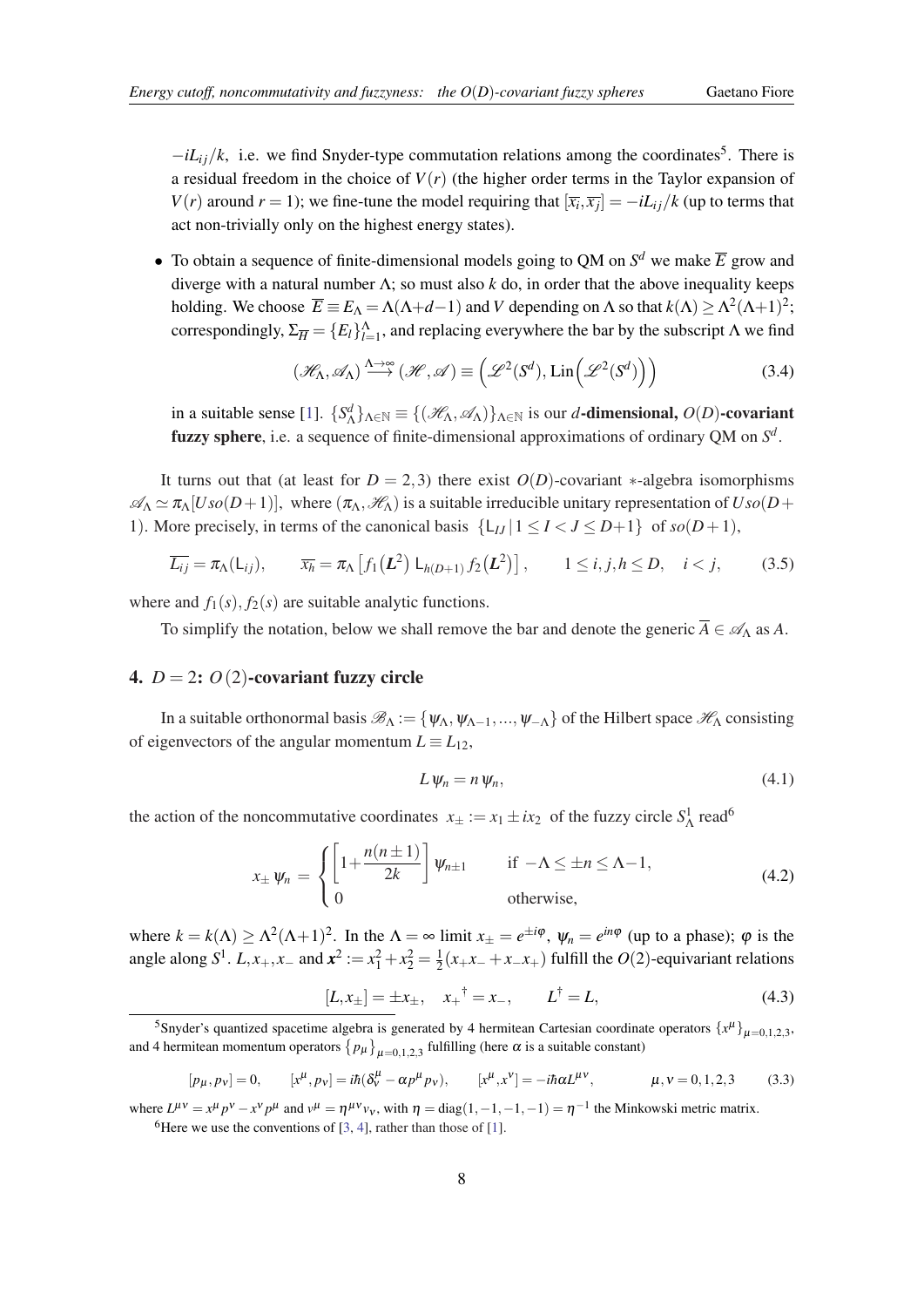$$
[x_+, x_-] = -\frac{2L}{k} + \left[1 + \frac{\Lambda(\Lambda + 1)}{k}\right] \left(\widetilde{P}_{\Lambda} - \widetilde{P}_{-\Lambda}\right) \equiv L',\tag{4.4}
$$

$$
\boldsymbol{x}^2 = 1 + \frac{L^2}{k} - \left[1 + \frac{\Lambda(\Lambda + 1)}{k}\right] \frac{\widetilde{P}_{\Lambda} + \widetilde{P}_{-\Lambda}}{2},\tag{4.5}
$$

$$
\prod_{n=-\Lambda}^{\Lambda} (L - nI) = 0, \qquad (x_{\pm})^{2\Lambda + 1} = 0.
$$
 (4.6)

Here  $\widetilde{P}_n$  is the projection onto the 1-dim subspace  $\mathbb{C}\psi_n$ . Terms marked red are absent in the commutative case. In the  $\Lambda \rightarrow \infty$  limit also the non-vanishing ones will play no role at any fixed energy *E*, as they are proportional to the projections  $\widetilde{P}_{\pm\Lambda}$  onto the states with highest energy  $E_{\Lambda} \to \infty$ ; (4.6a) gives back  $\Sigma_L = \mathbb{Z}$ , whereas (4.6b) looses meaning and must be dropped. We point out that:

- $x^2 \neq 1$ , but it is a function of  $L^2$ , hence the  $\psi_n$  are its eigenvectors; its eigenvalues (except on  $\psi_{\pm\Lambda}$ ) are close to 1, slightly grow with |*n*| and collapse to 1 as  $\Lambda \rightarrow \infty$ .
- The ordered monomials  $x_+^h L^l x_-^n$  [with degrees *h*,*l*,*n* bounded by [\(4.3\)](#page-8-0)-4.6] make up a basis of the  $(2\Lambda+1)^2$ -dim vector space underlying the algebra of observables  $\mathscr{A}_{\Lambda} := End(\mathscr{H}_{\Lambda})$ (the  $\tilde{P}_n$  themselves can be expressed as polynomials in *L*).
- $x_+, x_-$  generate the whole  $*$ -algebra  $\mathscr{A}_\Lambda$ , because also *L* can be expressed as a non-ordered polynomial in  $x_+, x_-.$
- As anticipated in ([3.5](#page-8-0)), actually there are  $O(2)$ -equivariant \*-algebra isomorphisms  $\mathscr{A}_{\Lambda}$

$$
\mathscr{A}_{\Lambda} \simeq M_N(\mathbb{C}) \simeq \pi_{\Lambda}[Uso(3)], \qquad N = 2\Lambda + 1,\tag{4.7}
$$

where  $\pi_A$  is the *N*-dimensional unitary irreducible representation of  $U\mathfrak{so}(3)$ . The latter is characterized by the condition  $\pi_{\Lambda}(C) = \Lambda(\Lambda + 1)$ , where  $C = E_a E_{-a}$  is the Casimir (sum over  $a \in \{+,0,-\}$ , and  $E_a$  make up the Cartan-Weyl basis of  $so(3)$ ,

$$
[E_+, E_-] = E_0, \qquad [E_0, E_\pm] = \pm E_\pm, \qquad E_a^\dagger = E_{-a}.
$$
 (4.8)

In fact we can realize  $L, x_+, x_-$  by setting [\[1\]](#page-20-0) (we simplify the notation dropping  $\pi_\Lambda$ )

$$
L = E_0, \qquad x_{\pm} = f_{\pm}(E_0)E_{\pm},
$$
  

$$
f_{+}(s) = \sqrt{\frac{1 + s(s - 1)/k}{\Lambda(\Lambda + 1) - s(s - 1)}} = f_{-}(s - 1),
$$
 (4.9)

i.e. in a sense the  $x_{\pm}$  are  $E_{\pm}$  (which play the role of  $x_{\pm}$  in Madore FS) squeezed in the  $E_0$ direction; one can easily check [\(4.3-](#page-8-0)4.6) using ([5.2](#page-12-0)), with  $L_a$ , *l*,*m* resp. replaced by  $E_a$ ,  $\Lambda$ , *n*. Hence  $\pi_{\Lambda}(E_+), \pi_{\Lambda}(E_-)$  are generators of  $\mathscr{A}_{\Lambda}$  alternative to  $x_+, x_-$ .

• The group  $Y_\Lambda \simeq SU(2\Lambda+1)$  of \*-automorphisms of  $\mathscr{A}_\Lambda$  is inner and includes a subgroup *SO*(3) *independent of*  $\Lambda$  (acting irreducibly via  $\pi_{\Lambda}$ ) and a subgroup  $O(2) \subset SO(3)$  corresponding to orthogonal transformations (in particular, rotations) of the coordinates  $x_i$ , which plays the role of isometry group of  $S^1_\Lambda$ .

As in the commutative case we define  $\langle x \rangle^2 := \langle x_1 \rangle^2 + \langle x_2 \rangle^2$  and find  $\langle x \rangle^2 = \langle x_+ \rangle \langle x_- \rangle = |\langle x_+ \rangle|^2$ .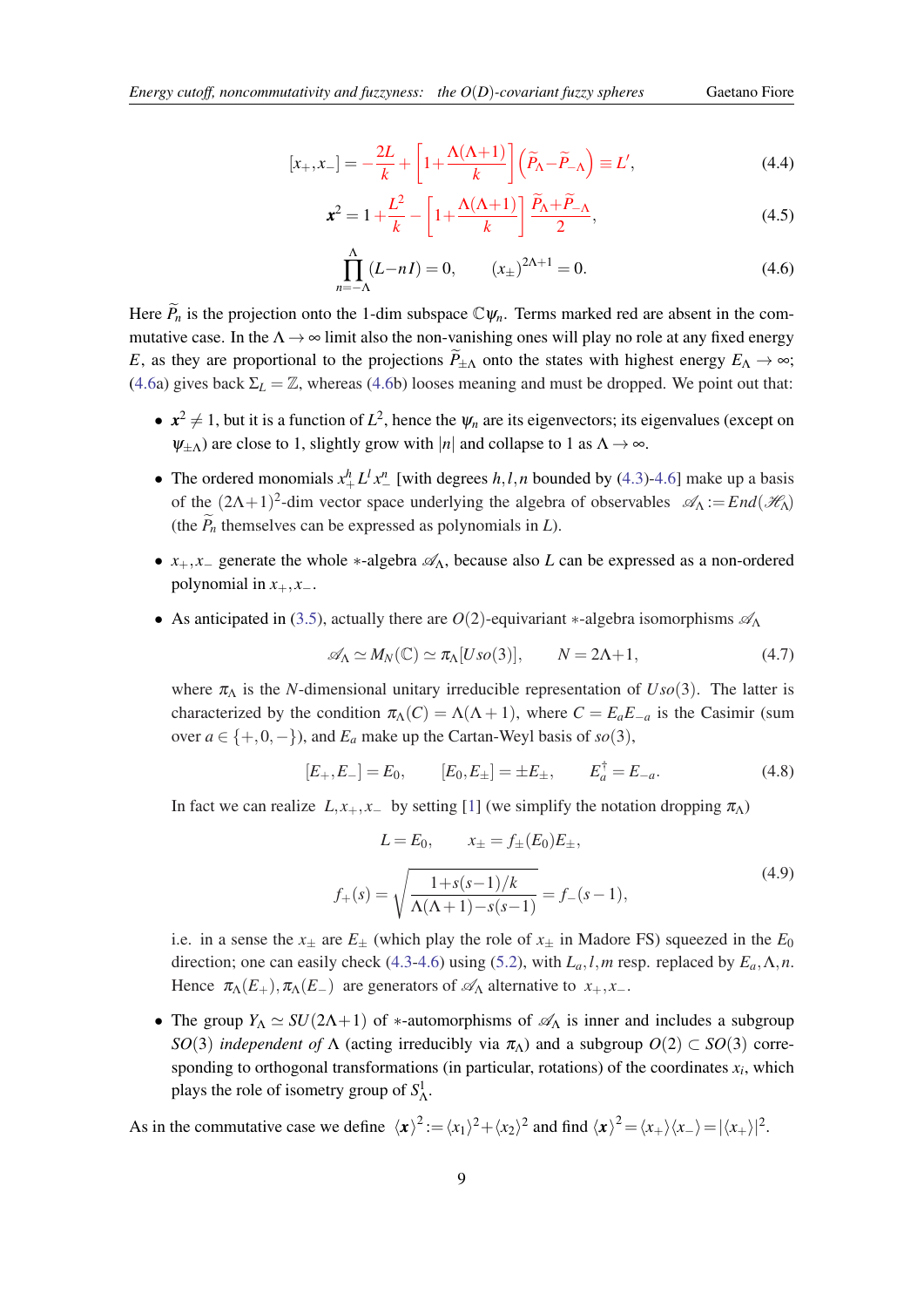# <span id="page-10-0"></span>**4.1 Diagonalization of the coordinates**  $x_i$  **on**  $S^1_\Lambda$

As said, by  $O(2)$ -covariance  $\Sigma_{x_i}(\Lambda) = \Sigma_{x_1}(\Lambda)$  for all *i*, so we can study just the spectrum  $\Sigma_{x_1}(\Lambda)$ . *L* is invariant under 2-dimensional rotations, whereas  $L \rightarrow -L$  under  $x_1$ - or  $x_2$ -inversion. On the basis  $\mathscr{B}_{\Lambda}$  the operator  $x_1$  is represented by the  $(2\Lambda+1)\times(2\Lambda+1)$  symmetric tridiagonal matrix

$$
X(\Lambda)=\frac{1}{2}\begin{pmatrix} 0 & b_\Lambda & 0 & 0 & \dots & 0 & 0 & 0 \\ b_\Lambda & 0 & b_{\Lambda-1} & 0 & \dots & 0 & 0 & 0 \\ 0 & b_{\Lambda-1} & 0 & b_{\Lambda-2} & \dots & 0 & 0 & 0 \\ \vdots & \vdots & \vdots & \vdots & \ddots & \vdots & \vdots & \vdots \\ \vdots & \vdots & \vdots & \vdots & \ddots & \vdots & \vdots & \vdots \\ 0 & 0 & 0 & 0 & \dots & b_{2-\Lambda} & 0 & b_{1-\Lambda} \\ 0 & 0 & 0 & 0 & \dots & 0 & b_{1-\Lambda} & 0 \end{pmatrix}=X^0(\Lambda)+O\left(\frac{1}{\Lambda^2}\right).
$$

Here  $b_n \equiv \sqrt{1 + n(n-1)/k}$ , and  $X^0$  is the  $k \to \infty$  limit of *X*, i.e. is obtained replacing all  $b_n$  by 1. The eigenvectors and eigenvalues of Toeplitz matrices such as  $X^0$  are known (see e.g. [\[47](#page-21-0)] p. 2-3) and are good approximations of those of  $x_1$ ; in [[3](#page-20-0)] we have studied the latter estimating the needed corrections. The spectrum of  $X^0(\Lambda)$  arranged in descending order is  $\Sigma_{X_0} := {\{\widetilde{\alpha}_h(\Lambda)\}}_h^N$  $\frac{n}{h+1}$ , where

$$
\widetilde{\alpha}_h = \cos\left(\frac{h\pi}{N+1}\right),\tag{4.10}
$$

and  $N = 2\Lambda + 1$ . We shall arrange also the spectrum  $\Sigma_{X(\Lambda)} = {\{\alpha_h(\Lambda)\}}_{h=1}^{2\Lambda+1}$  of  $x_1 \simeq X$  in decreasing order. Improving the results of Theorem 3.1 in [[3](#page-20-0)], here we prove

#### **Theorem 4.1.** *For all*  $\Lambda \in \mathbb{N}$

- *1. If*  $\alpha$  *belongs to*  $\Sigma_X$ *, then also*  $-\alpha$  *does.*
- 2.  $\Sigma_{X(\Lambda)}, \Sigma_{X(\Lambda+1)}$  interlace, i.e. between any two consecutive eigenvalues of  $X(\Lambda+1)$  there is *exactly one of*  $X(\Lambda)$  *(see fig. [5\)](#page-19-0):*

$$
\alpha_1\left(\Lambda+1\right)>\alpha_1\left(\Lambda\right)>\alpha_2\left(\Lambda+1\right)>\alpha_2\left(\Lambda\right)>\ldots>\alpha_{\Lambda}\left(\Lambda\right)>\alpha_{\Lambda+1}\left(\Lambda+1\right);
$$

*3.* Σ*x becomes uniformly dense in* [−1, 1] *as*  $\Lambda \to \infty$ *, in particular*  $\alpha_1(\Lambda) \geq 1 - \frac{\pi^2}{8(4\Lambda)}$  $\frac{n}{8(\Lambda+1)^2}$ 

*Proof.* Items 1., [3](#page-20-0). were proved in Theorem 3.1 in [3]. Item 1. follows also from Proposition [7.1,](#page-19-0) after the inversion  $X_m \mapsto -X_m$ . We prove item 2.with the help of Proposition [7.1](#page-19-0) (?) COM-PLETARE.  $\Box$ 

Note that item 2. implies in particular that all eigenvalues are simple. In the  $\Lambda \rightarrow \infty$  the eigenvectors of  $x_1$  become generalized eigenvectors, as expected.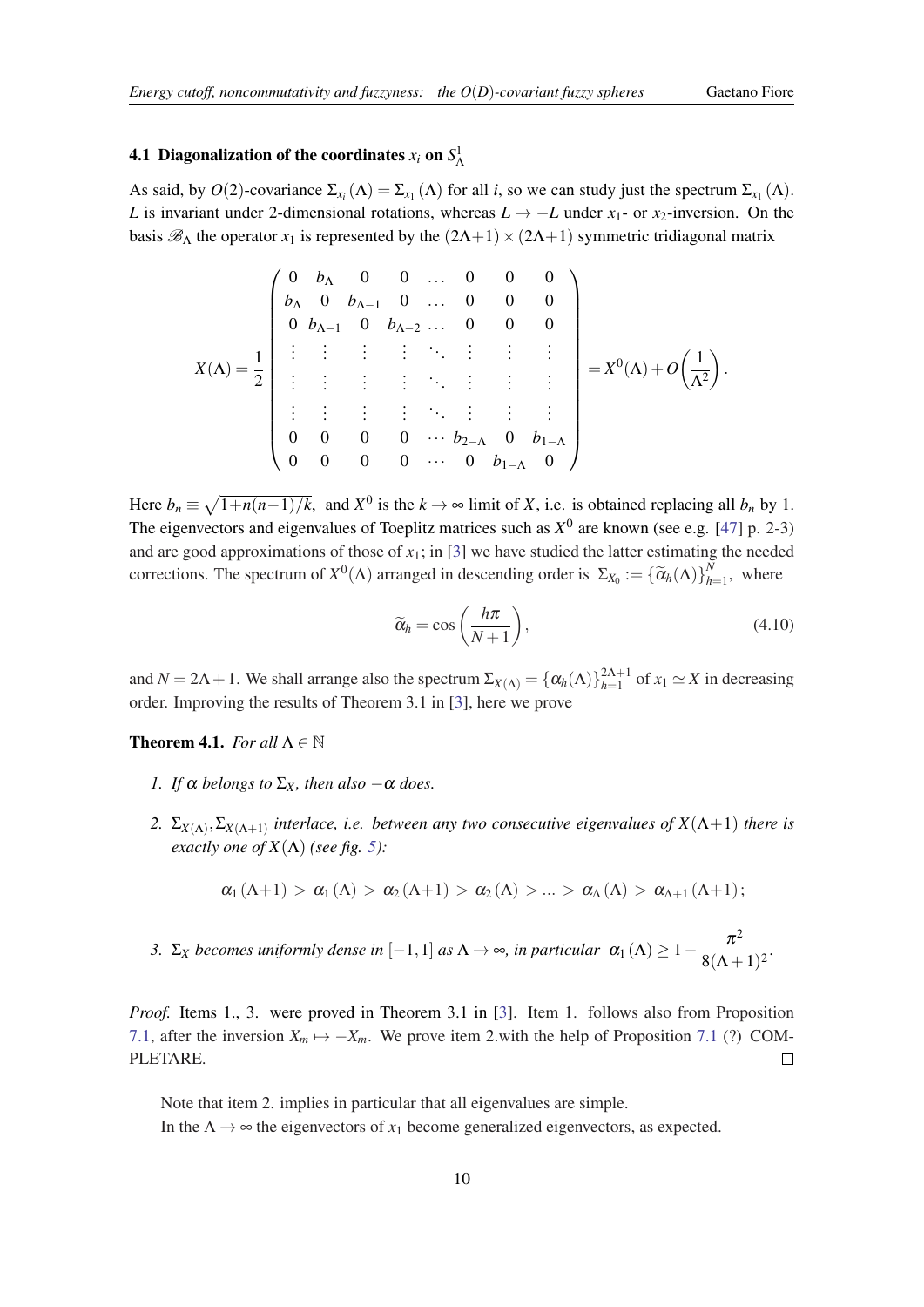#### <span id="page-11-0"></span>4.2 *O*(2)-covariant uncertainty relations and *O*(2)-invariant strong SCS systems

From [\(4.3\)](#page-8-0) one can derive [\[4\]](#page-20-0) for both  $S^1$ ,  $S^1$  the  $O(2)$ -covariant 'Heisenberg' uncertainty relations

$$
\Delta L \Delta x_1 \ge \frac{|\langle x_2 \rangle|}{2}, \qquad \Delta L \Delta x_2 \ge \frac{|\langle x_1 \rangle|}{2}, \qquad \Delta L^2 (\Delta \mathbf{x})^2 \ge \frac{\langle \mathbf{x} \rangle^2}{4}; \tag{4.11}
$$

they are saturated by the  $\psi_n$  ( $\Delta L = 0$ ). We have also shown that  $\Delta x_1, \Delta x_2$  may vanish separately, but not simultaneously, because

$$
(\Delta x)^2 \ge (\Delta x)^2_{min} \sim \frac{1}{\Lambda^2}.
$$
\n(4.12)

**Theorem** (section 3.1 in [[4](#page-20-0)]) *The system*  $\mathscr{S}^{\beta} \equiv \begin{cases} \end{cases}$  $\boldsymbol{\omega}_{\alpha}^{\beta} \equiv \ \frac{\Lambda}{\Sigma}$ ∑ *n*=−Λ  $\frac{e^{i(\alpha n+\beta_n)}}{\sqrt{2\Lambda+1}}$   $\Psi_n$  $\mathcal{L}$  $\alpha \in \mathbb{R}/2\pi\mathbb{Z}$ *is a strong SCS,*

$$
\frac{2\Lambda + 1}{2\pi} \int_0^{2\pi} d\alpha P_\alpha^\beta = id \,, \qquad P_\alpha^\beta \equiv \mathbf{\omega}_\alpha^\beta \langle \mathbf{\omega}_\alpha^\beta, \cdot \rangle, \tag{4.13}
$$

*for all*  $\beta \in (\R/2\pi\Z)^{2\Lambda+1}$  *(the label space is*  $\R/2\pi\Z \simeq S^1 \equiv \Omega$ ). It is fully  $O(2)$ -covariant if  $\beta_{-n} =$ β<sub>n</sub>. On all **ω**<sub>α</sub><sup>β</sup> it is  $\langle L \rangle = 0$ ,  $(\Delta L)^2 = \frac{\Lambda(\Lambda+1)}{3}$  $\frac{\Delta+1}{3}$ , whereas  $(\Delta x)^2$  is minimized by the  $\phi_\alpha \equiv \omega_\alpha^0$ , with

$$
\left(\Delta \mathbf{x}\right)^2 < \frac{1}{\Lambda + 1} \left(\frac{1}{2} + \frac{1}{3\Lambda}\right). \tag{4.14}
$$

Within the class of strong SCS, the  $\phi_\alpha$  are closest to classical states(=points) of  $S^1$ , and in one-toone correspondence with them:  $S^1 \leftrightarrow \mathscr{S}^1 \equiv {\phi_\alpha}_{\alpha \in \mathbb{R}/2\pi \mathbb{Z} \simeq S^1 \equiv \Omega}$ .

### **4.3**  $O(2)$ -invariant weak SCS minimizing  $(\Delta x)^2$

Since  $(\Delta x)^2$  is  $O(2)$ -invariant, so is the set  $\mathcal{W}^1$  of states minimizing it;  $\mathcal{W}^1$  is a weak SCS. We can recover the whole set from any element  $\underline{\mathbf{\chi}}$  through rotations,  $\mathscr{W}^1 = \left\{ \underline{\mathbf{\chi}}_{\alpha} \equiv e^{i\alpha L} \underline{\mathbf{\chi}} \right\}$ .<br> $\alpha \in [0, 2\pi[$ 

Choosing  $\underline{\mathbf{x}}$  so that  $\langle x_2 \rangle \underline{\mathbf{x}} = 0$ , by [\(2.1\)](#page-4-0) we find  $\langle x \rangle \underline{\mathbf{x}}_{\alpha} = |\langle x \rangle \underline{\mathbf{x}}| \underline{\mathbf{u}}_{\alpha}$ , where  $\underline{\mathbf{u}}_{\alpha} = (\cos \alpha, \sin \alpha)$ . We have shown that

$$
0 < \left(\Delta \mathbf{x}\right)_{\min}^2 = \left(\Delta \mathbf{x}\right)_{\underline{\mathbf{x}}_{\alpha}}^2 < \frac{3.5}{(\Lambda + 1)^2}.
$$
\n(4.15)

The (rays associated to)  $\underline{\mathbf{X}}_{\alpha}$  are closest to classical states(=points) of  $S^1$ , and in one-to-one correspondence with them:  $S^1 \leftrightarrow S^1 \equiv {\phi_\alpha}_{\alpha \in \mathbb{R}/2\pi \mathbb{Z} \simeq S^1}$ .

#### 5. D=3:*O*(3)-covariant fuzzy sphere

We use two related sets of angular momentum and space coordinate operators: the hermitean ones  ${L_i}_{i=1}^3$  (with  $L_i \equiv \varepsilon^{ijk} L_{jk}/2$ ) and  ${x_i}_{i=1}^3$ , and the partly hermitean conjugate ones  ${L_a}_{\}$ ,  ${x<sub>a</sub>}$  (here *a* = 0, +, −), which are obtained from the former as follows<sup>7</sup>:

 $L_{\pm} := L_1 \pm iL_2$ ,  $L_0 := L_3$ ,  $x_{\pm} := x_1 \pm ix_2$ ,  $x_0 := x_3$ .

<sup>&</sup>lt;sup>7</sup>Again, here we use the conventions of [[3](#page-20-0), [4](#page-20-0)], rather than those of [\[1\]](#page-20-0).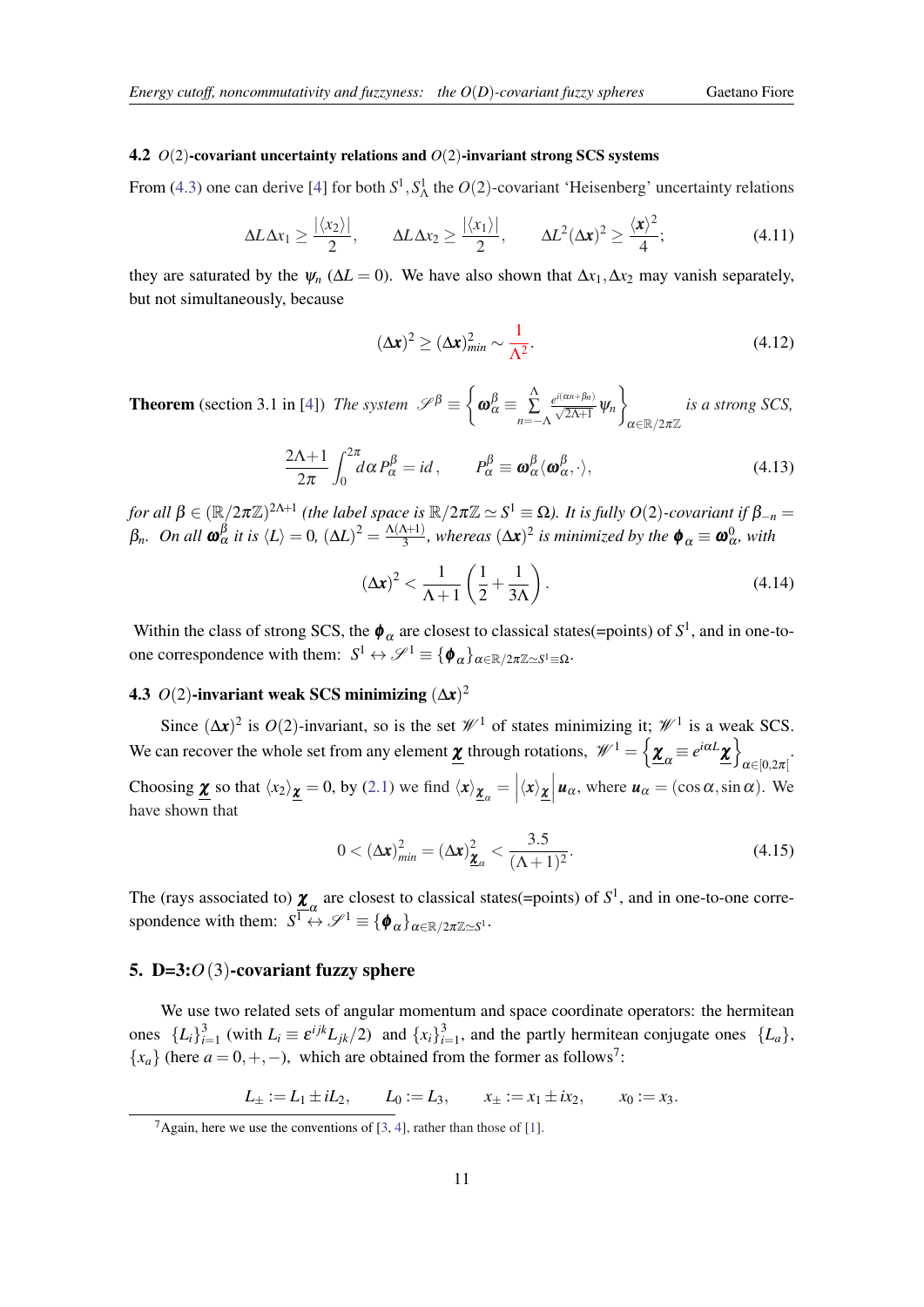<span id="page-12-0"></span>The square distance from the origin can be expressed as  $x^2 := x_i x_i = x_0^2 + (x_+ x_- + x_- x_+)/2$ . As a preferred orthonormal basis of the carrier Hilbert space  $\mathcal{H}_{\Lambda}$  we adopt one  $\mathcal{B}_{\Lambda}$  consisting of eigenvectors of  $L_3$ ,  $\mathbf{L}^2 = L_i L_i = L_0^2 + (L_+ L_- + L_- L_+)/2$ ,

$$
\mathscr{B}_{\Lambda} := \{ \psi_l^m \}_{l=0,1,\dots,\Lambda;\; m=-l,\dots,l}, \qquad \mathbf{L}^2 \psi_l^m = l(l+1) \psi_l^m, \qquad L_3 \psi_l^m = m \psi_l^m. \tag{5.1}
$$

On the  $\psi_l^m$  the  $L_a$ ,  $x_a$  act as follows:

$$
L_0 \psi_l^m = m \psi_l^m, \quad L_{\pm} \psi_l^m = \sqrt{(l \mp m)(l \pm m + 1)} \psi_l^{m \pm 1}, \tag{5.2}
$$

$$
x_a \psi_l^m = \begin{cases} c_l A_l^{a,m} \psi_{l-1}^{m+a} + c_{l+1} B_l^{a,m} \psi_{l+1}^{m+a} & \text{if } l < \Lambda, \\ c_l A_l^{a,m} \psi_{\Lambda-1}^{m+a} & \text{if } l = \Lambda, \\ 0 & \text{otherwise,} \end{cases}
$$
(5.3)

where

$$
A_l^{0,m} := \sqrt{\frac{(l+m)(l-m)}{(2l+1)(2l-1)}}, \qquad A_l^{\pm,m} := \pm \sqrt{\frac{(l\mp m)(l\mp m-1)}{(2l-1)(2l+1)}},
$$
  
\n
$$
B_l^{a,m} = A_{l+1}^{-a,m+a}, \qquad c_l := \sqrt{1 + \frac{l^2}{k}} \quad 1 \le l \le \Lambda, \qquad c_0 = c_{\Lambda+1} = 0,
$$
\n
$$
(5.4)
$$

and  $k(\Lambda)$  fulfills  $k(\Lambda) \geq \Lambda^2(\Lambda+1)^2$ . The  $L_i$ ,  $x_i$  fulfill the following  $O(3)$ -covariant relations:

$$
x_i^{\dagger} = x_i
$$
,  $L_i^{\dagger} = L_i$ ,  $[L_i, x_j] = i\epsilon^{ijk}x_h$ ,  $[L_i, L_j] = i\epsilon^{ijk}L_h$ ,  $x_iL_i = 0$ , (5.5)

$$
[x_i, x_j] = i\varepsilon^{ijh} L_h \left( -\frac{1}{k} + K\widetilde{P}_{\Lambda} \right), \qquad \mathbf{x}^2 = 1 + \frac{L^2 + 1}{k} - \left[ 1 + \frac{(\Lambda + 1)^2}{k} \right] \frac{\Lambda + 1}{2\Lambda + 1} \widetilde{P}_{\Lambda}, \qquad (5.6)
$$

$$
\prod_{l=0}^{\Lambda} \left[ L^2 - l(l+1)I \right] = 0, \qquad \prod_{m=-l}^{l} (L_3 - mI)\widetilde{P}_l = 0, \qquad (x_{\pm})^{2\Lambda + 1} = 0; \qquad (5.7)
$$

here  $K = \frac{1}{k} + \frac{1+\frac{\Lambda^2}{k}}{2\Lambda+1}$ ,  $\widetilde{P}_l$  is the projection on the  $L^2 = l(l+1)$  eigenspace. Again, terms marked red are absent in the commutative case. In the  $\Lambda \rightarrow \infty$  limit also the non-vanishing ones will play no role at any fixed energy E, as they are proportional to the projection  $\widetilde{P}_{\Lambda}$  onto the states with highest energy  $E_A \to \infty$ ; (5.7a,b) give back the spectra of  $L^2$ ,  $L_3$  on  $\mathscr{L}^2(S^2)$ ,  $\mathscr{L}^2(\mathbb{R}^3)$ , whereas (5.7c) looses meaning and must be dropped. We point out that:

- $x^2 \neq 1$ ; but it is a function of  $L^2$ , hence the  $\psi_l^m$  are its eigenvectors; its eigenvalues (except when  $l = \Lambda$ ) are close to 1, slightly grow with *l* and collapse to 1 as  $\Lambda \to \infty$ .
- The ordered monomials in  $x_i$ ,  $L_i$  [with degrees bounded by (5.5-5.7)] make up a basis of the  $(\Lambda + 1)^4$ -dim vector space  $\mathscr{A}_{\Lambda} := End(\mathscr{H}_{\Lambda}) \simeq M_{(\Lambda+1)^2}(\mathbb{C})$ , because the  $\widetilde{P}_l$  themselves can be expressed as polynomials in *L* 2 .
- The  $x_i$  generate the  $*$ -algebra  $\mathscr{A}_\Lambda$ , because also the  $L_i$  can be expressed as non-ordered polynomials in the *x<sup>i</sup>* .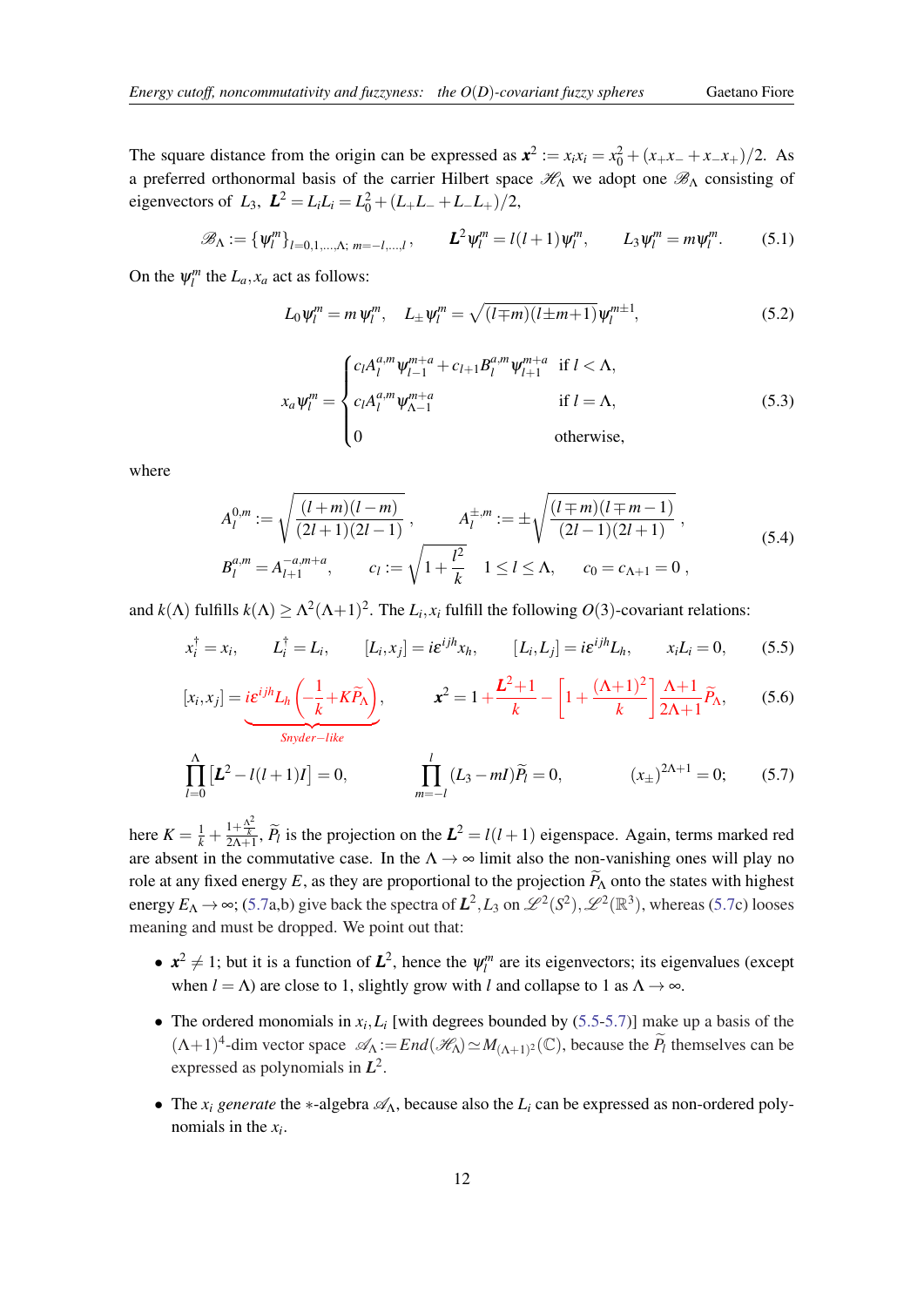<span id="page-13-0"></span>• As anticipated in ([3.5](#page-8-0)), actually there are *O*(3)-covariant ∗-algebra isomorphisms

$$
\mathscr{A}_{\Lambda} \simeq M_N(\mathbb{C}) \simeq \pi_{\Lambda}[Uso(4)], \quad N := (\Lambda + 1)^2. \tag{5.8}
$$

where  $\pi_{\Lambda}$  is the *N*-dimensional unitary vector (and irreducible) representation of  $U\text{so}(4)$  on the Hilbert space  $V_{\Lambda}$  characterized by the conditions  $\pi_{\Lambda}(C) = \Lambda(\Lambda + 2)$ ,  $\pi_{\Lambda}(C') = 0$  on the quadratic Casimirs. In terms of the Cartan-Weyl basis  $\{L_{HI}\}\ (H, I \in \{1, 2, 3, 4\})$  of *so*(4),

$$
[L_{HI}, L_{JK}] = i \left( \delta_{HJ} L_{IK} - \delta_{HK} L_{IJ} - \delta_{IJ} L_{HK} + \delta_{IK} L_{HJ} \right), \qquad L_{HI}^{\dagger} = L_{HI} = -L_{IH}, \qquad (5.9)
$$

 $C = L_{IJ}L_{IJ}$ ,  $C' = \varepsilon^{H IJK}L_{HI}L_{JK}$  (sum over repeated indices). To simplify the notation we drop  $\pi_{\Lambda}$ . In fact one can realize  $L_i$ ,  $x_i$ ,  $i \in \{1, 2, 3\}$  $i \in \{1, 2, 3\}$  $i \in \{1, 2, 3\}$ , by setting [1]

$$
L_{i} = \frac{1}{2} \varepsilon^{ijk4} L_{jk}, \qquad x_{i} = g^{*}(\lambda) L_{4i} g(\lambda),
$$
  
\n
$$
g(l) = \sqrt{\frac{\Gamma(\frac{\Lambda+l}{2} + 1) \Gamma(\frac{\Lambda-l+1}{2})}{\Gamma(\frac{\Lambda+l+l}{2} + 1) \Gamma(\frac{\Lambda-l}{2} + 1)} \frac{\Gamma(\frac{l}{2} + 1 + \frac{i\sqrt{k}}{2}) \Gamma(\frac{l}{2} + 1 - \frac{i\sqrt{k}}{2})}{\sqrt{k} \Gamma(\frac{l+1}{2} + \frac{i\sqrt{k}}{2}) \Gamma(\frac{l+1}{2} - \frac{i\sqrt{k}}{2})}}
$$
(5.10)  
\n
$$
= \sqrt{\frac{\prod_{h=0}^{l-1} (\Lambda + l - 2h)}{\prod_{h=0}^{l} (\Lambda + l + 1 - 2h)} \prod_{j=0}^{\left[\frac{l-1}{2}\right]} \frac{1 + \frac{(l-2j)^{2}}{k}}{1 + \frac{(l-1-2j)^{2}}{k}}};
$$

here we have introduced the operator  $\lambda := [\sqrt{4L_iL_i+1}-1]/2$  (which has eigenvalues  $l \in$  $\{0,1,..., \Lambda\}$ ),  $\Gamma$  is Euler gamma function, the last equality holds only if  $l \in \mathbb{N}_0$ , and  $[b]$ stands for the integer part of *b*. Therefore the  $L_{HI}$  in the  $\pi_A$ -representation make up also an alternative set of generators of  $\mathcal{A}_{\Lambda}$  (in [\[1\]](#page-20-0)  $L_{4i}$  is denoted by  $X_i$ ).

• The group  $Y_\Lambda \simeq SU(N)$  of \*-automorphisms of  $\mathscr{A}_\Lambda$  is inner and includes a subgroup  $SO(4)$ *independent of*  $\Lambda$  (acting irreducibly via  $\pi_{\Lambda}$ ) and a subgroup  $O(3) \subset SO(4)$  corresponding to orthogonal transformations (in particular, rotations) of the coordinates  $x_i$ , which play the role of isometries of  $S^2_\Lambda$ .

# **5.1 Diagonalization of the coordinates**  $x_i$  **on**  $S^2$

Again, by  $O(3)$ -covariance all  $x_i$  have the same spectrum, so we study the one  $\Sigma_{x_3}$  of  $x_3 \equiv x_0$ . Since  $[x_0, L_0] = 0$ , and  $\Sigma_{L_0}$  is known from [\(5.1](#page-12-0)), we look for simultaneous eigenvectors of  $L_0, x_0$ 

$$
L_0 \mathbf{\chi}_{\alpha}^m = m \mathbf{\chi}_{\alpha}^m, \qquad x_0 \mathbf{\chi}_{\alpha}^m = \alpha \mathbf{\chi}_{\alpha}^m, \qquad m = -\Lambda, 1 - \Lambda, ..., \Lambda \qquad (5.11)
$$

in the form  $\chi^m_\alpha = \sum_{l=|m|}^\Lambda \chi^m_{\alpha,l} \psi^m_l$ . The second equation can be rewritten in the matrix form  $X_m(\Lambda)\chi = \alpha\chi$ , where  $\chi = \left(\chi^m_{\alpha,|m|},\chi^m_{\alpha,|m|+1},\ldots,\chi^m_{\alpha,\Lambda}\right)^T$  and  $X_m(\Lambda)$  is the following  $N(\Lambda;m) \times$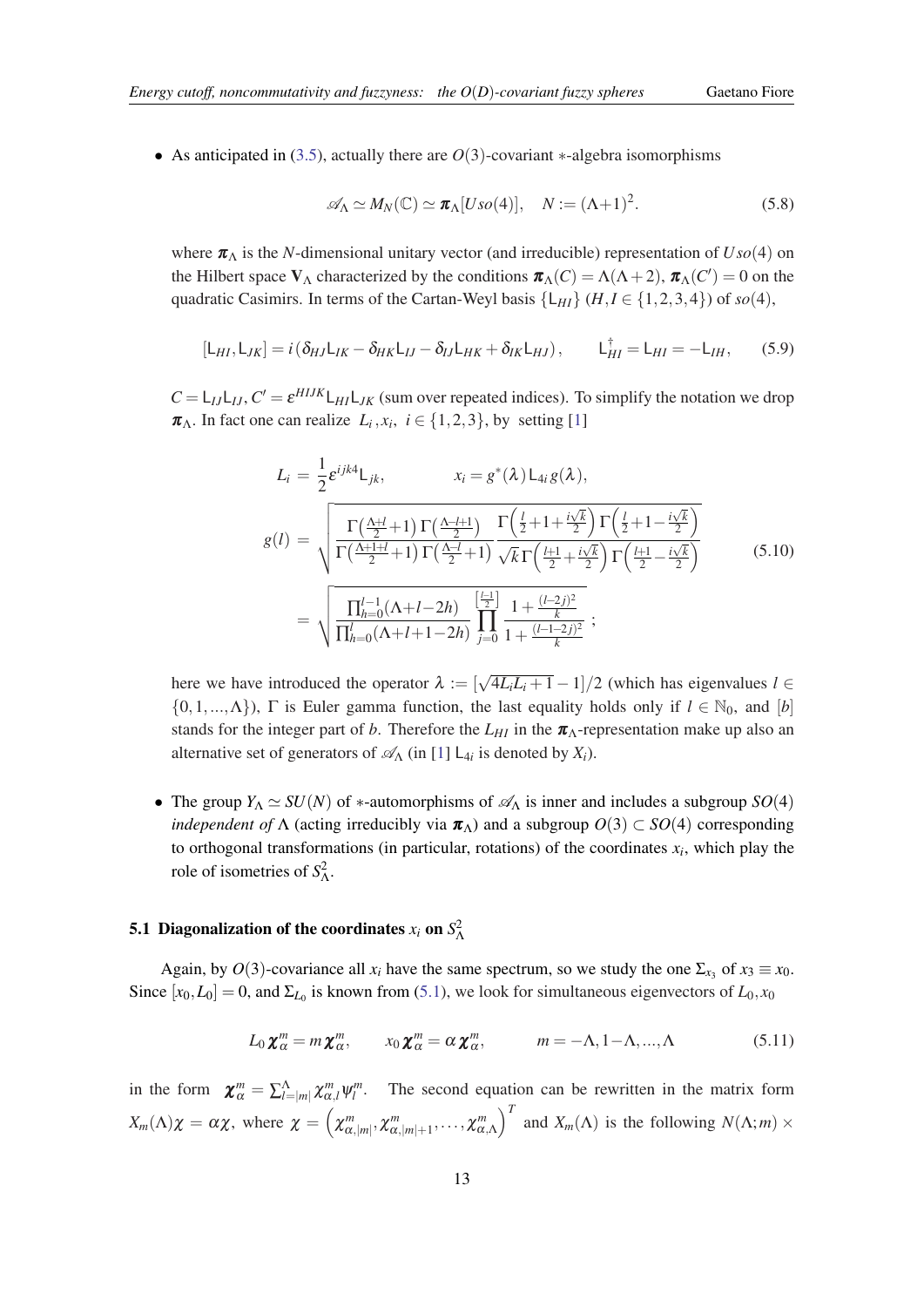<span id="page-14-0"></span> $N(\Lambda; m)$  [with  $N(\Lambda; m) := \Lambda - |m| + 1$ ] real, symmetric, tridiagonal matrix

$$
X_m(\Lambda) = \begin{pmatrix} 0 & c_{|m|+1}A_{|m|+1}^{0,m} & 0 & 0 & 0 & 0 & 0 & 0 \\ c_{|m|+1}A_{|m|+1}^{0,m} & 0 & c_{|m|+2}A_{|m|+2}^{0,m} & 0 & 0 & 0 & 0 & 0 \\ 0 & c_{|m|+2}A_{|m|+2}^{0,m} & 0 & c_{|m|+3}A_{|m|+3}^{0,m} & 0 & 0 & 0 & 0 \\ \vdots & \vdots & \vdots & \vdots & \ddots & \vdots & \vdots & \vdots \\ 0 & 0 & 0 & 0 & 0 & c_{\Lambda-1}A_{\Lambda-1}^{0,m} & 0 & c_{\Lambda}A_{\Lambda}^{0,m} \\ 0 & 0 & 0 & 0 & 0 & 0 & c_{\Lambda}A_{\Lambda}^{0,m} & 0 \end{pmatrix}.
$$

Since  $X_m(\Lambda) \equiv X_{-m}(\Lambda)$ , we can stick to  $m \in \{0, 1, ..., \Lambda\}$ . We shall arrange the spectrum of  $X_m$  $\Sigma_{X_m} = \left\{\alpha_h\left(\Lambda;m\right)\right\}_{h=1}^{N\left(\Lambda;m\right)}$  $\frac{f(N_1, m)}{h=1}$  in descending order. Improving the results of Theorem 4.1 in [[3](#page-20-0)] we prove

#### **Theorem 5.1.** *For all*  $\Lambda \in \mathbb{N}$

- *1. If*  $\alpha$  *belongs to*  $\Sigma_{X_m}$ *, then also*  $-\alpha$  *does.*
- 2.  $\alpha_1(\Lambda; 0) > \alpha_1(\Lambda; 1) > \cdots > \alpha_1(\Lambda; \Lambda)$
- *3.* Σ*Xm*(Λ) ,Σ*Xm*(Λ+1) *interlace, i.e. between any two consecutive eigenvalues of Xm*(Λ+1) *there is exactly one of*  $X_m(\Lambda)$  *(see fig. [5](#page-19-0)):*

$$
\alpha_1(\Lambda+1;m) > \alpha_1(\Lambda;m) > \alpha_2(\Lambda+1;m) > \alpha_2(\Lambda;m) > ... > \alpha_\Lambda(\Lambda;m) > \alpha_{\Lambda+1}(\Lambda+1;m);
$$

4. 
$$
\Sigma_{X_0}
$$
 becomes uniformly dense in  $[-1,1]$  as  $\Lambda \to \infty$ , with  $\alpha_1(\Lambda;0) \ge 1 - \frac{\pi^2}{2(\Lambda+2)^2}$  if  $\Lambda \ge 2$ .

*Proof.* Items 1., 2., 4. were proved in Theorem 4.1 in [\[3\]](#page-20-0). In particular 4. is based on the fact that most the highest  $\alpha_h(\Lambda; m)$  are well approximated by the eigenvalues of the Toeplitz matrix  $X_m^0$  that is obtained from  $X_m$  replacing all nonzero elements by 1/2, although in this case  $c_l A_l^{0,m} \to 1/2$ , and  $c_l A_l^{0,m} \simeq 1/2$  holds only if  $|m| \ll l$ ; the eigenvalues of  $X_m^0$  are given by ([4.10\)](#page-10-0) with  $N = N(\Lambda; m)$ . Item 2. is a direct consequence of Proposition [7.1.](#page-19-0) Also item 1., after the inversion  $X_m \mapsto -X_m$ . □

Item 2. implies in particular that all eigenvalues are simple.

As  $\Lambda \rightarrow \infty$  the eigenvectors of  $x_3$  become generalized eigenvectors, as expected; in particular, the one with the highest eigenvalue  $\alpha_1(\Lambda; 0)$  becomes a Dirac delta concentrated in the North pole.

# 5.2  $O(3)$ -invariant UR and strong SCS on  $S^2$ <sub> $\Lambda$ </sub>

Theorem 4.1 in [\[4\]](#page-20-0). *The uncertainty relation*

$$
(\Delta L)^2 \ge |\langle L \rangle| \qquad \Leftrightarrow \qquad \langle L^2 \rangle \ge |\langle L \rangle| \left( |\langle L \rangle| + 1 \right) \tag{5.12}
$$

*holds on*  $\mathscr{H}_{\Lambda} = \oplus_{l=0}^{\Lambda} V_l$  *and is saturated by the spin coherent states*  $\pmb{\phi}_{l,g} := \pmb{\pi}_{\Lambda}(g) \psi_l^l \in V_l$ ,  $l \in$  $\{0,1,..., \Lambda\}, g \in SO(3)$ *. Moreover on*  $\mathcal{H}_{\Lambda}$  the following resolution of identity holds:

$$
I = \sum_{l=0}^{A} C_l \int_{SO(3)} d\mu(g) P_{l,g}, \qquad C_l = \frac{2l+1}{8\pi^2}, \qquad P_{l,g} = \pmb{\phi}_{l,g} \langle \pmb{\phi}_{l,g}, \cdot \rangle. \tag{5.13}
$$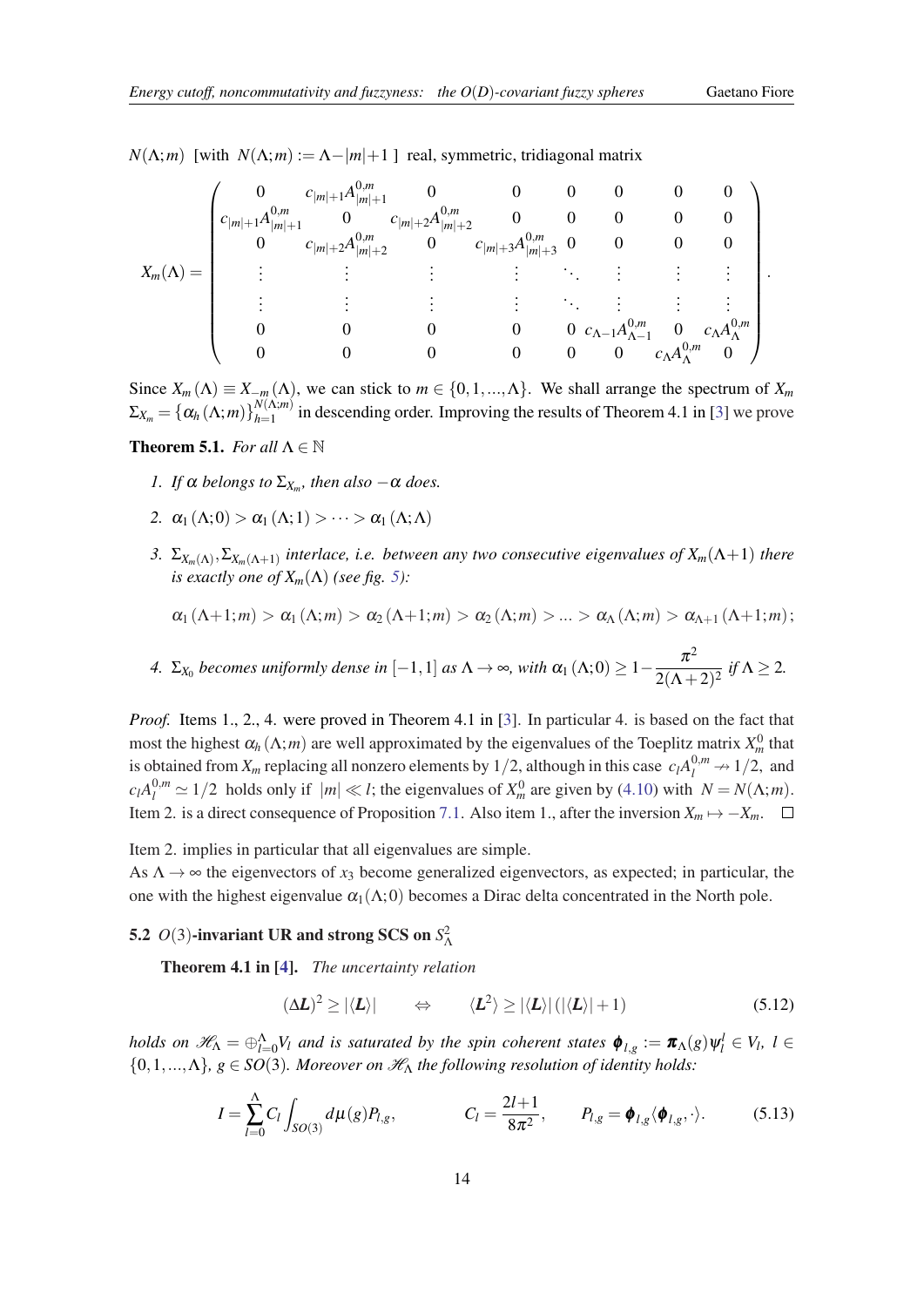We can parametrize  $g \in SO(3)$ , the invariant measure and the integral over  $SO(3)$  through the Euler angles  $\varphi, \theta, \psi$ :

$$
g = e^{\varphi I_3} e^{\theta I_2} e^{\psi I_3} \quad \text{where } I_3 := \begin{pmatrix} 0 & 1 & 0 \\ -1 & 0 & 0 \\ 0 & 0 & 0 \end{pmatrix}, \quad I_2 := \begin{pmatrix} 0 & 0 & -1 \\ 0 & 0 & 0 \\ 1 & 0 & 0 \end{pmatrix} \quad \Rightarrow \tag{5.14}
$$

$$
\boldsymbol{\pi}_{\Lambda}(g) = e^{i\varphi L_3} e^{i\theta L_2} e^{i\psi L_3}, \quad \int_{SO(3)} d\mu(g) = \int_0^{2\pi} d\varphi \int_0^{\pi} d\theta \sin \theta \int_0^{2\pi} d\psi = 8\pi^2. \tag{5.15}
$$

In [\(5.13](#page-14-0)) integration over  $\psi$  can be actually eliminated rescaling  $d\mu$  by  $2\pi$ , i.e. one can integrate just over  $S^2$ , because the  $\psi_i^l$  are eigenvectors of  $L_3$ . The theorem holds also for  $\Lambda = \infty$ , i.e. on  $\mathscr{L}^2(S^2)$ , because on the latter the commutation relations  $[L_i, L_j] = i \varepsilon^{ijk} L_k$  are the same: the UR ([5.12](#page-14-0)) is saturated by the spin coherent states  $\phi_{l,g} := \pi_{\Lambda}(g)Y_l^l \in V_l$ , and ([5.13\)](#page-14-0) holds provided *l* run over N<sub>0</sub> and we replace  $\psi_l^l$  by  $Y_l^l$ ,  $\pi_A$  by the (reducible) representation of *SO*(3) on  $\mathscr{L}^2(S^2)$  [\[4](#page-20-0)].

Again,  $\Delta x_1, \Delta x_2, \Delta x_3$  may vanish separately, not simultaneously, because

$$
(\Delta x)^2 \ge (\Delta x)^2_{min} \sim \frac{1}{\Lambda^2}
$$
\n(5.16)

Fixed a generic normalized vector  $\boldsymbol{\omega} \equiv \sum^{\Lambda}$ ∑ *l*=0 *l*  $\sum_{h=-l}^{L} \omega_l^h \psi_l^h$ , for  $g \in SO(3)$  let

$$
\boldsymbol{\omega}_g := \boldsymbol{\pi}_{\Lambda}(g) \boldsymbol{\omega}, \qquad \qquad P_g := \boldsymbol{\omega}_g \langle \boldsymbol{\omega}_g, \cdot \rangle. \tag{5.17}
$$

As the unitary representation  $\pi_A$  of  $SO(3)$  on  $\mathcal{H}_{\Lambda}$  is *reducible*, more precisely the direct sum of the irreducible representations  $(V_l, \pi_l)$ ,  $l = 0, ..., \Lambda$ , completeness and resolution of the identity for the system  $\mathscr{S}^{\omega} \equiv {\{\bm{\omega}_g\}}_{g \in SO(3)}$  are not automatic.  $\mathscr{S}^{\omega}$  is complete if for all *l* there exists at least one *h* such that  $\omega_l^h \neq 0$  (then it is also overcomplete). Moreover, we have proved

**Theorem 4.2 in [\[4\]](#page-20-0).**  $\mathscr{S}^{\omega} \equiv {\omega_g}_{g \in SO(3)}$  *is a strong SCS if*  $\sum_{i=1}^{N}$  $\sum_{h=-l}^{l} |\omega_l^h|^2 = \frac{2l+1}{(\Lambda+1)}$  $rac{2l+1}{(\Lambda+1)^2}$   $\forall l$ ; *it is also fully O*(3)-covariant if  $\omega_l^h = \omega_l^{-h}$ . The following resolution of the identity on  $\mathscr{H}_{\Lambda}$  holds:

$$
id = \frac{(\Lambda + 1)^2}{8\pi^2} \int_{SO(3)} d\mu(g) P_g, \qquad P_g := \mathbf{\omega}_g \langle \mathbf{\omega}_g, \cdot \rangle. \tag{5.18}
$$

We can make the isotropy subgroup  $H \subset SO(3)$  nontrivial choosing e.g.  $\omega$  an eigenvector of *L*<sub>3</sub>; correspondingly  $H = \{e^{i\psi L_3} | \psi \in \mathbb{R}/2\pi\mathbb{Z}\} \simeq SO(2)$ . In particular  $\pmb{\phi}^{\beta} = \sum_{l=0}^{\Lambda} \psi_l^0 e^{i\beta_l} \frac{\sqrt{2}l+1}{(\Lambda+1)}$  $(\Lambda + 1)$ (with  $\beta \in (\mathbb{R}/2\pi\mathbb{Z})^{\Lambda+1}$ ) has zero eigenvalue. Setting  $\phi_g^{\beta} = \pi_{\Lambda}(g)\phi^{\beta}$ , we find that different rays are parametrized by  $g = e^{\varphi I_3} e^{i\theta I_2} \in SO(3)/SO(2)$ . Hence (5.18) holds also with the (normalized) integration over just the coset space  $SO(3)/SO(2) \simeq S^2$ . Based on eqs. (58-59) of [\[4\]](#page-20-0) we thus find

**Corollary 5.1.**  $\mathscr{S}^{\beta} = {\phi^{\beta}_{g}}_{g \in S^2}$  is a family of fully O(3)-covariant, strong SCSs, and

$$
id = \frac{(\Lambda + 1)^2}{4\pi} \int_0^{2\pi} d\varphi \int_0^{\pi} d\theta \sin \theta P_g^{\beta}, \qquad P_g^{\beta} = \pmb{\phi}_g^{\beta} \langle \pmb{\phi}_g^{\beta}, \cdot \rangle \tag{5.19}
$$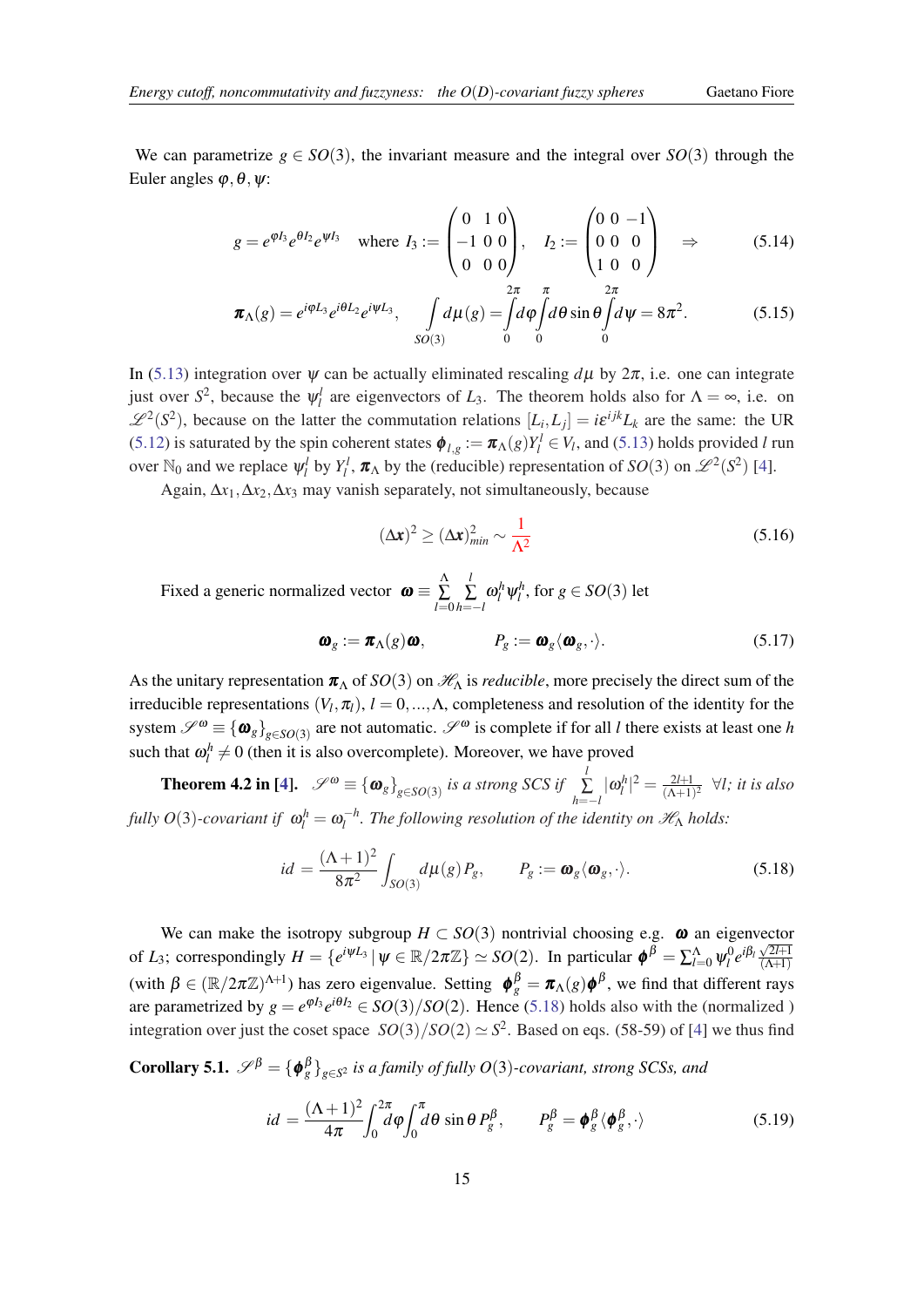<span id="page-16-0"></span>*for all* β ∈ ( $\mathbb{R}/2π\mathbb{Z})^{\Lambda+1}$ . On it ( $ΔL$ )<sup>2</sup> is independent of β, while ( $Δx$ )<sup>2</sup> is smallest on the  $φ_{g}^0$ , with

$$
(\Delta L)^2 = \frac{\Lambda(\Lambda + 2)}{2}, \qquad (\Delta x)^2 \big|_{\phi^0_s} < \frac{1}{\Lambda + 1}.\tag{5.20}
$$

Within the class of strong SCS, the  $\phi_g^0$  are closest to classical states(=points) of  $S^2$ , and in one-to-one correspondence with them:  $S^2 \leftrightarrow \mathscr{S}^2 \equiv {\phi_g^0}_{g \in SO(3)/SO(2) \simeq S^2}$ .

# 5.3 *O*(3)-invariant weak SCS on  $S^2$  minimizing  $(\Delta x)^2$

Since  $(\Delta x)^2$  is  $O(3)$ -invariant, so is the set  $\mathcal{W}^2$  of states minimizing it;  $\mathcal{W}^2$  is a weak SCS. We can recover the whole set from any element *<u>x</u>* through rotations,  $\mathscr{W}^2 = \left\{ \underline{\boldsymbol{x}}_g \equiv \boldsymbol{\pi}(\mathbf{x}) \underline{\boldsymbol{x}} \right\}$ *g*∈*SO*(3) . Choosing  $\underline{\mathbf{x}}$  so that  $\langle \mathbf{x} \rangle = |\langle \mathbf{x} \rangle| \mathbf{e}_3$  [whence  $\langle x_3 \rangle = |\langle \mathbf{x} \rangle|$ ,  $(\Delta \mathbf{x})^2 = \langle \mathbf{x}^2 \rangle - \langle x_3 \rangle^2$ ], we find  $\langle \mathbf{x} \rangle_{\underline{\mathbf{x}}_g}$  $\left|\langle x \rangle \underline{\chi} \right| u_g$ , where  $u_g = g \underline{u}$ . We have shown that  $L_3 \underline{\chi} = 0$ . This implies that the isotropy subgroup  $\cdot$ is  $H = \{e^{i\psi L_3} | \psi \in \mathbb{R}/2\pi\} \simeq SO(2)$  whence  $\mathscr{W}^2 = \{\mathbf{\underline{\chi}}_g \equiv \pi_\Lambda(g)\mathbf{\underline{\chi}}\}_{g=e^{\varphi L_3}e^{i\theta L_2} \in SO(3)/SO(2) \simeq S^2}, \mathbf{u}_g =$  $(\sin\theta\cos\varphi, \sin\theta\sin\varphi, \cos\theta)$ . The (rays associated to)  $\underline{\chi}_g$  are closest to classical states(=points) of  $S^2$ , and are in one-to-one correspodence with them:  $S^2 \leftrightarrow \mathscr{S}^2 \equiv {\phi_g}_{g \in S^2}$ . At order  $O(1/\Lambda^2)$ **χ** coincides with the eigenvector  $\hat{\boldsymbol{\chi}}$  of  $x_3$  with highest eigenvalue ( $L_3\hat{\boldsymbol{\chi}} = 0$ ). We have shown that

$$
0 < \left(\Delta \mathbf{x}\right)_{\min}^2 = \left(\Delta \mathbf{x}\right)_{\mathbf{Z}_g}^2 < \frac{11}{\left(\Lambda + 1\right)^2}.
$$
\n(5.21)

### 6. Outlook, comparison with the literature and final remarks

Imposing an energy cutoff  $\overline{E}$  may: i) yield a simpler low-energy approximation  $\overline{\mathscr{T}}$  of a welldefined quantum theory  $\mathscr{T}$ ; ii) make sense of  $\mathscr{T}$  if  $\overline{\mathscr{T}}$  is well-defined while  $\mathscr{T}$  is not (as in the case of UV-divergent QFT); iii) help in figuring out from  $\overline{\mathscr{T}}$  a new theory valid also at energies  $E > \overline{E}$ , if  $\overline{E}$  represents a threshold for new physics not accounted for by  $\mathscr{T}$ .

Denoting by  $\mathscr H$  the Hilbert space of  $\mathscr T$ , the cutoff is imposed projecting  $\mathscr T$  on the Hilbert subspace  $\overline{\mathcal{H}}$  characterized by energies *E* below  $\overline{E}$ . The projected observables fulfill modified algebraic relations; in particular, space coordinates in general become noncommutative. Thus low energy effective theories with space(time) noncommutativity and lower bounds for space(time) localization (as expected by any candidate theory of quantum gravity) may all naturally arise from the imposition of an energy cutoff. Mathematically,  $\overline{E}$  can play the role of deformation parameter. If  $\mathcal{H}$  remains finite-dimensional for all (finite)  $\overline{E}$ , the latter may be replaced by a discrete parameter like  $n = \dim(\mathcal{H})$ , and  $\mathcal{T}_n \equiv \mathcal{T}(n)$  make up a fuzzy approximation of  $\mathcal{T}$ . If  $\mathcal{T}$  lives on a manifold *M*, and in the Hamiltonian we include a suitable confining potential  $U_n$  with a minimum on a submanifold *N* of *M* that becomes sharper and sharper as  $n \to \infty$ , we effectively induce a dimensional reduction to a noncommutative quantum theory on *N*.

In the present paper, after elaborating the arguments sketched in the previous two paragraphs, we have reviewed our application of the latter mechanism for the construction of a *d*-dimensional, *O*(*D*)-covariant fuzzy sphere (*d* = 1,2), i.e. a sequence  $\{S^d_\Lambda\}_{\Lambda \in \mathbb{N}} \equiv \{(\mathcal{H}_\Lambda, \mathcal{A}_\Lambda)\}_{\Lambda \in \mathbb{N}}$  of finitedimensional,  $O(D)$ -covariant ( $D = d+1$ ) approximations of quantum mechanics (QM) of a spinless particle on the sphere  $S^d$ ;  $\mathbf{x}^2 \gtrsim 1$ , and  $\mathbf{x}^2$  essentially collapses to 1 as  $\Lambda \to \infty$  (see the Introduction).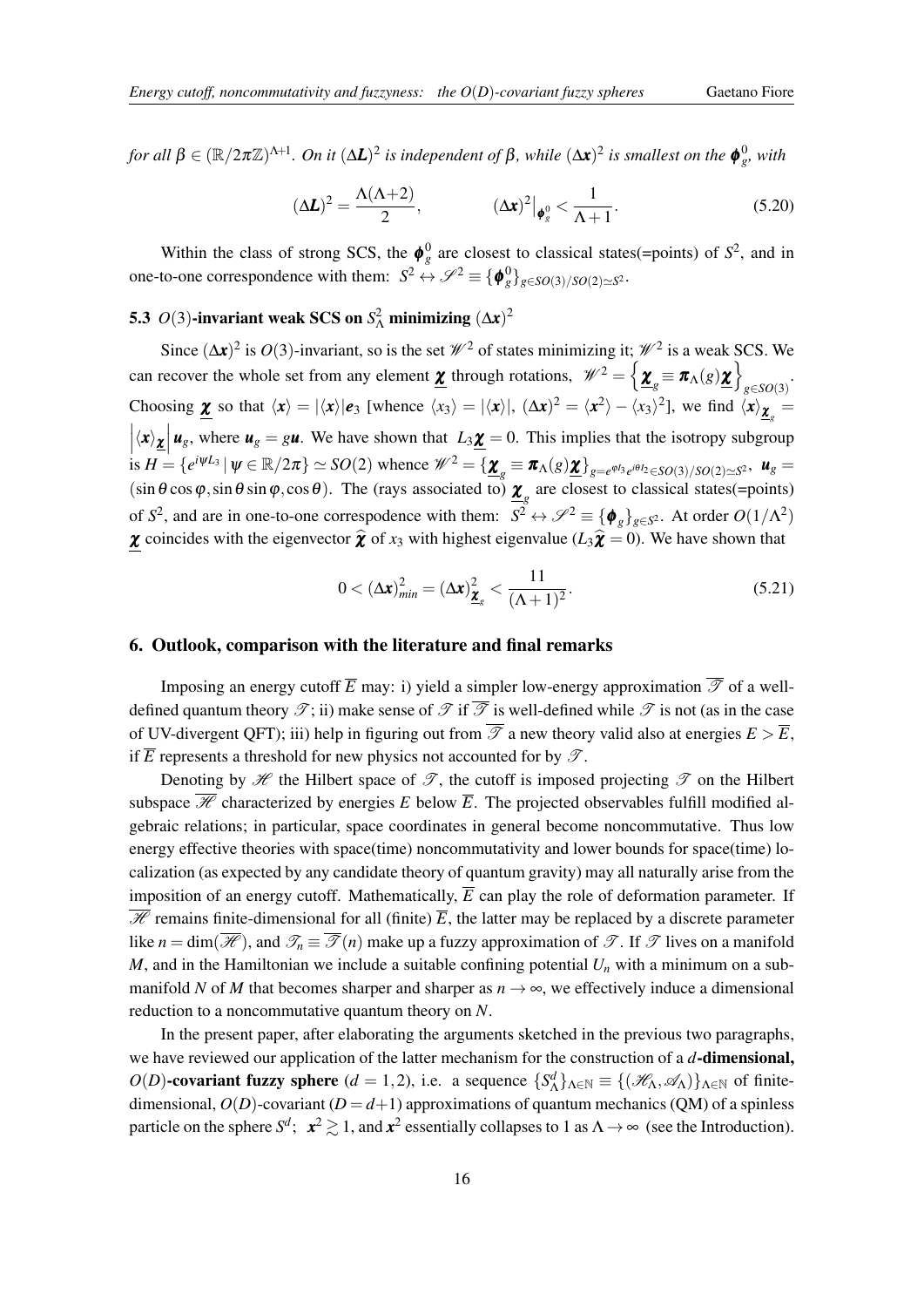This result has been achieved imposing an energy-cutoff  $\overline{E} = \Lambda(\Lambda + d - 1)$  on QM of a spinless particle in  $\mathbb{R}^D$  subject to a confining potential  $V(r;\Lambda)$  that has a minimum on the sphere  $r=1$ and becomes sharper and sharper as  $\Lambda \to \infty$ .  $\mathscr{A}_{\Lambda}$  is a fuzzy approximation of the *whole algebra of observables* of the particle on *S d* (phase space algebra), and converges to the latter in the limit  $\Lambda \to \infty$ . At least for  $D = 2, 3$ , there is an  $O(D)$ -covariant \*-isomorphism  $\mathscr{A}_{\Lambda} \simeq \pi_{\Lambda} [Uso(D+1)],$ where  $\pi_{\Lambda}$  is a suitable irreducible representation of  $Uso(D+1)$  on  $\mathscr{H}_{\Lambda}$ . The latter is a *reducible* representation of the subgroup  $O(D)$  (and of the  $Uso(D) \subset Uso(D+1)$  subalgebra generated by the *L*<sub>*i*</sub>), more precisely the direct sum of *all* the irreducible representations fulfilling  $L^2 \leq \Lambda(\Lambda + d - 1)$ . A similar decomposition holds for the subspace  $\mathscr{C}_{\Lambda} \subset \mathscr{A}_{\Lambda}$  of completely symmetrized polynomials in the  $x_i$  acting as multiplication operators on  $\mathcal{H}_{\Lambda}$ . For instance, in the case  $d = 2$  we find

$$
\mathcal{H}_{\Lambda} \simeq \bigoplus_{l=0}^{\Lambda} V_l, \qquad \mathcal{C}_{\Lambda} \simeq \bigoplus_{l=0}^{2\Lambda} V_l.
$$
 (6.1)

where  $(V_l, \pi_l)$  are the irreducible representations of  $O(3)$  characterized by  $L^2 = l(+1)$ . As  $\Lambda \to \infty$ these respectively become the decompositions of  $\mathscr{L}^2(S^2)$  and of  $C(S^2)$  that acts on  $\mathscr{L}^2(S^2)$ .

Localization in configuration and angular momentum space can be measured through the  $O(D)$ -invariant square uncertainties  $(\Delta x)^2$  (see section [2.2](#page-5-0)) and  $(\Delta L)^2$ ; for  $d = 1,2$  we have determined lower bounds and UR characterizing them. In view of future applications of the models, it is crucial to determine systems of coherent states (SCS) on these  $S^d_\Lambda$ . Section [2.4](#page-6-0) is a coincise introduction to SCS. In sections [4.1,](#page-10-0) [5.1](#page-13-0) we have studied the eigenvalue equation of a coordinate  $x_i$ (slightly improving the results of [\[3\]](#page-20-0)) and its relation with the minimization of  $(\Delta x)^2$  for  $d = 1, 2$ ; the states minimizing  $(\Delta x)^2$  make up a  $O(D)$ -invariant weak SCS  $\mathcal{W}^d$  (sections [4.3](#page-11-0), [5.3\)](#page-16-0). In sec-tions [4.2](#page-11-0), [5.2](#page-14-0) we have presented the class of  $O(D)$ -invariant, strong SCS, in particular the one  $\mathscr{S}^d$ minimizing  $(\Delta x)^2$  within the class.

Let us compare  $S^2$  with the seminal fuzzy sphere  $S^2$  of Madore-Hoppe [[17,](#page-20-0) [18\]](#page-21-0). The ∗-algebra  $\mathscr{A}_n \simeq M_n(\mathbb{C})$  of observables on  $S_n^2$  is generated by hermitean coordinates  $x_i$  (*i* = 1, 2, 3) fulfilling

$$
[x_i, x_j] = \frac{i}{\sqrt{l(l+1)}} \varepsilon^{ijk} x_k, \qquad x_2 := x_i x_i = 1, \qquad l \in \mathbb{N}/2, \quad n = 2l+1. \tag{6.2}
$$

In fact  $L_i = x_i \sqrt{l(l+1)}$  make up the standard basis of  $so(3)$  in the irreducible representation  $(\pi_l, V_l)$ . Hence the spectrum of all  $x_i$  is  $\Sigma_{x_i} = \left\{ m / \sqrt{l(l+1)} \, | \, m = -l, 1-l, ..., l \right\}$ . We note that:

- i) Contrary to  $(5.6)$  $(5.6)$  $(5.6)$ , eq.  $(6.2)$  are not covariant under the whole  $O(3)$ , in particular under parity  $x_i \mapsto -x_i$ , but only under *SO*(3).
- ii) Contrary to the  $\Lambda \to \infty$  limit of (6.1), in the  $l \to \infty$  limit  $\mathcal{H} = V_l$  remains irreducible and does not invade  $\mathscr{L}^2(S^2)$ .
- iii) By Theorems [4.1,](#page-10-0) [5.1](#page-14-0), the spectrum of any coordinate  $x_i$  on either  $S^2$  or  $S^2$  fulfills the two properties listed in section [2.3.](#page-5-0) The former fulfills also one not shared by the latter: the eigenstate of *x*<sup>3</sup> with maximal eigenvalue, which is very localized around the North pole of  $S^2$  $S^2$ , is a  $L_3 = 0$  eigenstate of  $L_3$ , see fig. 2 right. As  $\Lambda \to \infty$  the latter becomes the generalized eigenstate (distribution)  $2\delta(\theta)/\sin\theta \simeq \delta(x_1)\delta(x_2)$  on  $S^2$  concentrated on the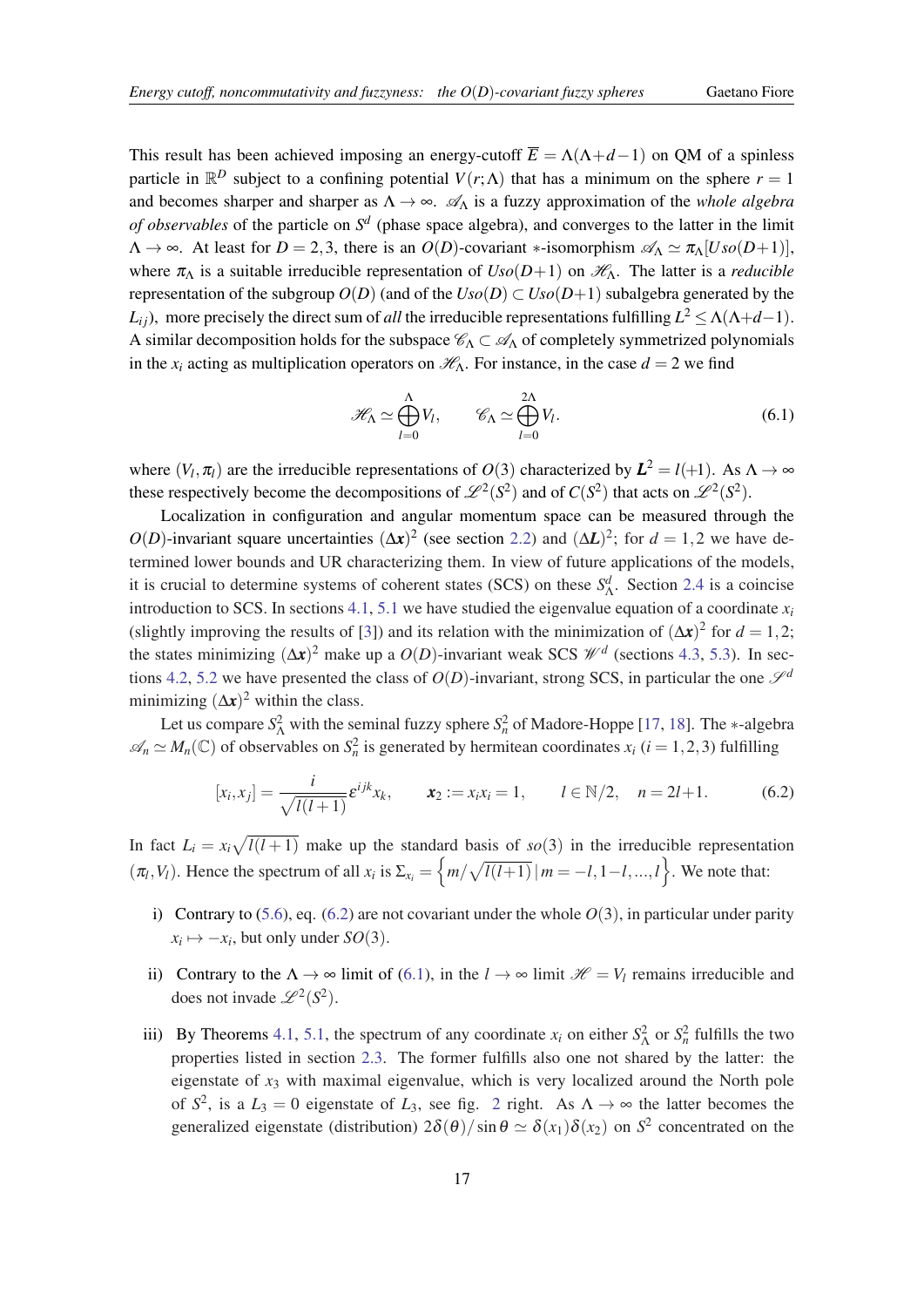North pole (here  $\theta$  is the colatitude); the classical counterpart of this property is that the classical particle on  $S^2$  in the position  $\boldsymbol{x} = (0,0,1)$  has zero  $L_3$  (*z*-component of the angular momentum), because

$$
L_3 = (\underline{\boldsymbol{L}})_3 = (\underline{\boldsymbol{x}} \times \underline{\boldsymbol{p}})_3 = 0.
$$

On the contrary, on  $S_n^2$  this property is lost; as the  $x_i$  are obtained by rescaling the  $L_i$  there is no longer room for independent observables playing the role of angular momentum operators.

iv) On our fuzzy sphere  $S^2$  the states with minimal space uncertainty  $(\Delta x)^2$  make up a weak SCS  $\mathscr{W}^2$ , and  $(\Delta x)_{\mathscr{W}^2}^2 < \frac{11}{(\Delta + 1)^2}$  $\frac{11}{(\Lambda+1)^2}$ ; the strong SCS  $\mathscr{S}^2$  with minimal  $(\Delta x)^2$  has  $(\Delta x)^2_{\mathscr{S}^2} < \frac{1}{\Lambda+1}$  $\frac{1}{\Lambda+1}$ . Both are smaller than the  $(\Delta x)_{min}^2 = \frac{1}{1+\Delta}$  $\frac{1}{l+1}$  on Madore FS (adopting the same cutoff  $l = \Lambda$ ).

Properties i)-iii) in particular show why in our opinion  $\{\mathscr{C}_{\Lambda}\}_{\Lambda \in \mathbb{N}}$  can be interpreted as the space of functions on fuzzy *configuration space*  $S^2_\Lambda$ , while  $\{\mathscr{A}_n\}_{n\in\mathbb{N}}$  of Madore-Hoppe should be interpreted only as the space (actually, the algebra) of functions on a fuzzy *spin phase space*  $S_n^2$ . As for iv), it would be also interesting to compare distances between two maximally localized states on our *S* 2 Λ (either in  $\mathcal{W}^2$  or in  $\mathcal{S}^2$ ) and on the Madore-Hoppe FS [\[43](#page-21-0)].

Ref. [[5](#page-20-0)] begins to apply in detail our approach to spheres  $S^d$  with  $d \geq 3$ ; this allows a first comparison with the rest of the literature. The 4-dimensional fuzzy spheres introduced in [[21](#page-21-0)], as well as the ones of dimension  $d > 3$  considered in [[22,](#page-21-0) [44](#page-21-0), [45](#page-21-0)], are based on *End*(*V*), where *V* carries a particular *irreducible representation* of both  $Spin(D)$  and  $Spin(D+1)$  (and therefore of both  $Uso(D)$  and  $Uso(D+1)$ ); as  $x^2$  is central, it can be set  $x^2 = 1$  identically. The commutation relations are also  $O(D)$ -covariant and Snyder-like. The fuzzy spherical harmonics are elements, but do do not close a subalgebra, of  $End(V)$ , i.e. the product  $Y \cdot Y'$  of two spherical harmonics is not a combination of spherical harmonics. This is exactly as in our models, i.e.  $\mathcal{C}_{\Lambda}$  is a subspace, but not a subalgebra, of  $\mathcal{A}_\Lambda$ . (One can introduce a product in  $\mathcal{C}_\Lambda$  by projecting the result of  $Y \cdot Y'$  to the vector space  $\mathcal{C}_\Lambda$ , but this will be non-associative; associativity is recovered in the  $\Lambda \to \infty$  limit).

In [\[46](#page-21-0), [24\]](#page-21-0) the authors consider also the construction of a fuzzy 4-sphere  $S_N^4$  through a *reducible* representation of *Uso*(5) on a Hilbert space *V* obtained decomposing an irreducible representation  $\pi$  of  $Uso(6)$  characterized by a triple of highest weights  $(N,0,n')$ ; so  $End(V) \simeq$  $\pi$ [*Uso*(6)], in analogy with our results. The elements  $X_i$  of a basis of the vector space  $so(6) \setminus so(5)$ play the role of noncommuting cartesian coordinates. Hence, the  $O(5)$ -scalar  $\mathbf{x}^2 = X_i X_i$  is no longer central, but its spectrum is still very close to 1 provided  $N \gg n'$ , because then *V* decomposes only in few irreducible *SO*(5)-components, all with eigenvalues of  $x^2$  very close to 1; if  $n' = 0$  then  $x^2 \equiv 1$  (*V* carries an irreducible representation of  $O(5)$ ), and one recovers the fuzzy 4-sphere of [[21\]](#page-21-0). On the contrary, in our approach  $x^2 \equiv x_i x_i \approx 1$  is guaranteed by adopting as noncommutative Cartesian coordinates the  $x_i = f_1(L^2)X_i f_2(L^2)$ , with suitable functions  $f_1, f_2$ , rather than the  $X_i$ .

Many other aspects and applications of the general approach described in this paper and of these new fuzzy spheres deserve investigations. We hope that progresses can be reported soon.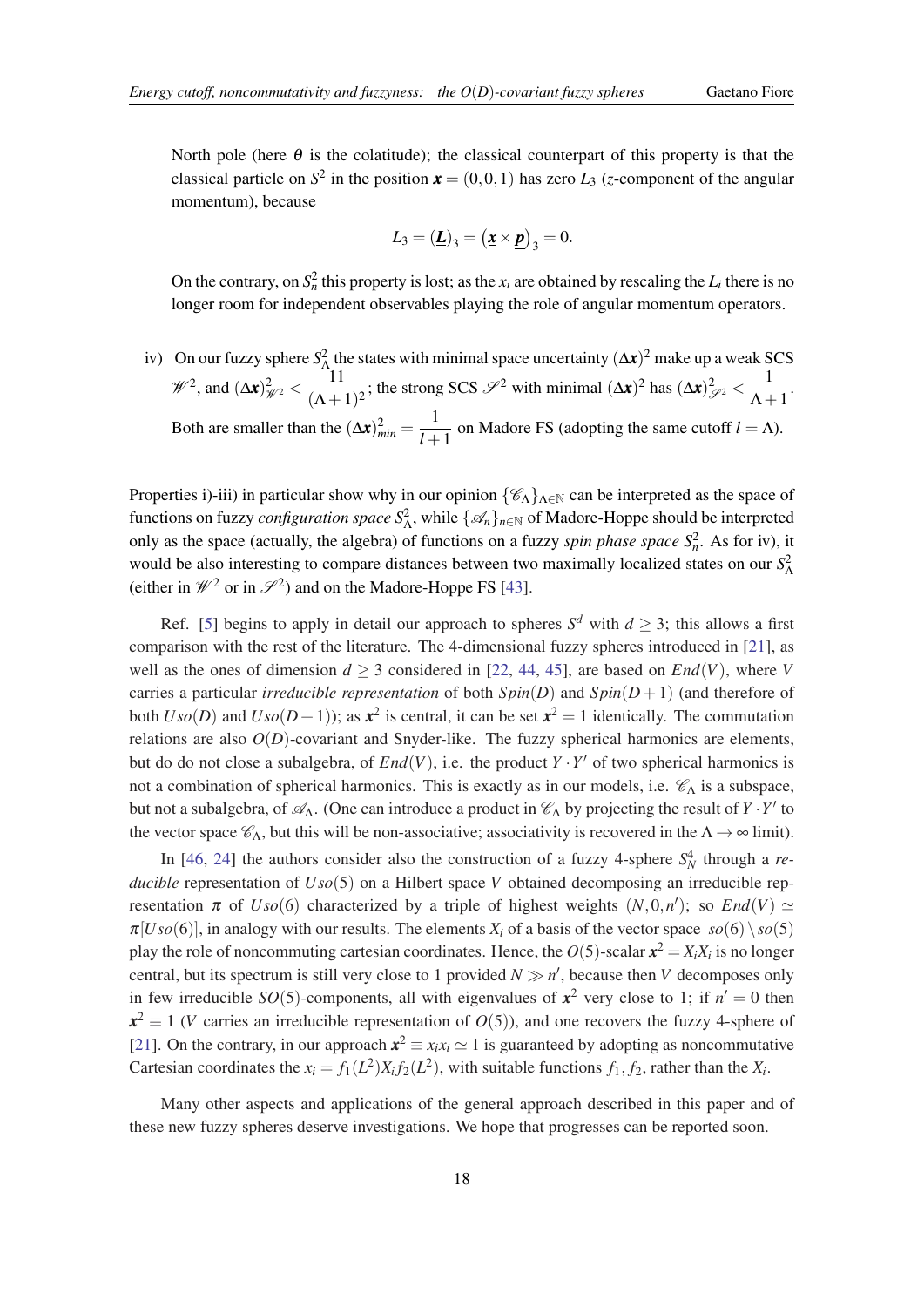<span id="page-19-0"></span>

Figure 5: The spectra of  $A_{n+1}$  (red eigenvalues) and  $A_n$  (green eigenvalues) interlace.

### 7. Appendix

Consider a sequence  $\{A_n\}_{n\in\mathbb{N}}$  of hermitean tridiagonal matrices with zero diagonal elements

$$
A_n = \begin{pmatrix} 0 & a_1 & 0 & 0 & 0 & \dots & 0 & 0 & 0 \\ \overline{a_1} & 0 & a_2 & 0 & 0 & \dots & 0 & 0 & 0 \\ 0 & \overline{a_2} & 0 & a_3 & 0 & \dots & 0 & 0 & 0 \\ \vdots & \vdots & \vdots & \vdots & \ddots & \vdots & \vdots & \vdots & \vdots \\ 0 & 0 & 0 & 0 & 0 & \dots & 0 & a_{n-2} & 0 \\ 0 & 0 & 0 & 0 & 0 & \dots & \overline{a_{n-2}} & 0 & a_{n-1} \\ 0 & 0 & 0 & 0 & 0 & \dots & 0 & \overline{a_{n-1}} & 0 \end{pmatrix}.
$$
 (7.1)

For all *n* the matrix  $A_n$  is nested into  $A_{n+1}$ , more precisely is the upper diagonal block of the latter. We arrange the (necessarily real) eigenvalues  $\alpha_h^n$  of  $A_n$  in decreasing order,  $\alpha_1^n \ge \alpha_2^n \ge ... \ge \alpha_n^n$ .

**Proposition 7.1.** *The spectrum*  $\Sigma_{A_n} = {\{\alpha_h^n\}}_{h=1}^n$  *depends only on the*  $|a_h|$ ,  $h = 1, ..., n - 1$ *. For*  $all \ n \in \mathbb{N}, \ a_h \neq 0 \ for \ all \ h = 1,...,n \ implies \ that \ all \ \Sigma_{A_h}, \Sigma_{A_{h+1}} \$ interlace, i.e. between any two *consecutive eigenvalues of*  $A_{h+1}$  *there is exactly one of*  $A_h$  *(see fig. 5).* 

As a particular consequence, all eigenvalues are simple, and the inequalities  $\geq$  are strict.

*Proof.* The eigenvalue equation for  $A_n$  reads  $p_n(\alpha) = 0$ , where the lhs is the polynomial of degree *n* defined by  $p_n(\alpha) = \det(\alpha I_n - A_n)$  (here  $I_n$  is the unit matrix);  $p_n(\alpha) = (\alpha - \alpha_1^n) \dots (\alpha - \alpha_n^n)$ implies that  $p_n(\alpha) > 0$  for all  $\alpha > \alpha_1^n$ . We easily find  $\alpha_1^1 = 0$  and  $\alpha_1^2 = |a_1|$ ,  $\alpha_2^2 = -|a_1|$ , so the claim is true for  $n = 1$ . Applying Laplace rule with the last two rows of the determinant of

$$
\alpha I_{n+1} - A_{n+1} = \begin{pmatrix} \alpha I_{n-1} - A_{n-1} & 0_{n-2}^T & 0_{n-1}^T \\ 0_{n-2} & -\overline{a_{n-1}} & \alpha & -a_n \\ 0_{n-2} & 0 & -\overline{a_n} & \alpha \end{pmatrix}
$$

(here  $0_k$  is the row with *k* zeroes,  $0_k^T$  its transpose column) we find the recurrence relation  $p_{n+1}(\alpha) =$  $\alpha p_n(\alpha) - |a_n|^2 p_{n-1}(\alpha)$ . Now assume that the claim is true for all  $m \le n$ , with a generic  $n > 1$ ; by the previous relation also  $p_{n+1}(\alpha)$ , and its roots, depend only on the  $|a_h|$ , and  $p_n(\alpha_h^n) = 0$  implies

$$
p_{n+1}(\alpha_h^n) = \alpha_h^n p_n(\alpha_h^n) - |a_n|^2 p_{n-1}(\alpha_h^n) = -|a_n|^2 (\alpha_h^n - \alpha_1^{n-1})(\alpha_h^n - \alpha_2^{n-1})...( \alpha_h^n - \alpha_{n-1}^{n-1}).
$$
 (7.2)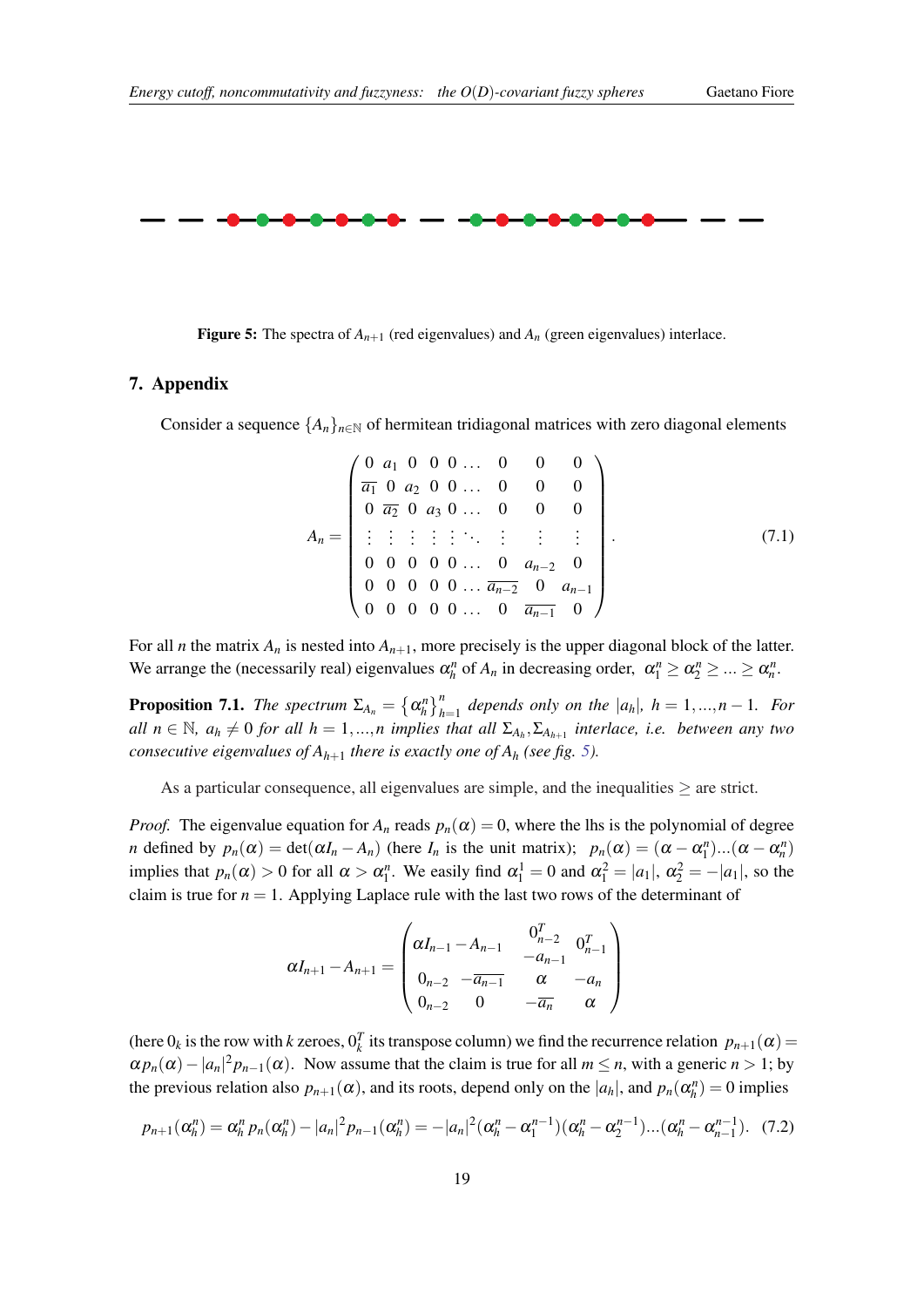<span id="page-20-0"></span>By the induction hypothesis,

$$
\alpha_1^n > \alpha_1^{n-1} > \alpha_2^n > \alpha_2^{n-1} > \ldots > \alpha_{n-1}^n > \alpha_{n-1}^{n-1} > \alpha_n^n; \qquad (7.3)
$$

choosing  $h = 1$  all the brackets at the rhs[\(7.2\)](#page-19-0) are positive, and the rhs is negative, hence by continuity there is a  $\alpha_1^{n+1} > \alpha_1^n$  such that  $p_{n+1}(\alpha_1^{n+1}) = 0$ ; choosing  $h = 2$  all the brackets at the rhs are positive but the first one, and the rhs is positive, hence by continuity there is a  $\alpha_2^{n+1} \in ]\alpha_2^n, \alpha_1^n[$ such that  $p_{n+1}(\alpha_2^{n+1}) = 0$ ; ....; finally, choosing  $h = n$  one finds that the sign of the rhs is  $(-1)^{n+1}$ , hence by continuity there is a  $\alpha_{n+1}^{n+1} < \alpha_n^n$  such that  $p_{n+1}(\alpha_{n+1}^{n+1}) = 0$ .  $\Box$ 

**Remarks.** Inequalities (7.3) and the sign of  $\alpha_h^{n-1}$  determine the sign of

$$
p_{n+1}(\alpha_n^{n-1}) = \alpha_n^{n-1} p_n(\alpha_n^{n-1}) = \alpha_n^{n-1}(\alpha_n^{n-1} - \alpha_1^n)...(\alpha_n^{n-1} - \alpha_n^n)
$$

and whether  $\alpha_h^{n+1}$  belongs to  $\alpha_h^n, \alpha_{h-1}^{n-1}$  or  $\alpha_{h-1}^{n-1}, \alpha_{h-1}^n$ . On the other hand, if  $a_n = 0$  then ([7.2\)](#page-19-0) immediately implies that the  $\alpha_h^n$  and  $\alpha = 0$  are the roots also of  $p_{n+1}$ , as expected.

#### References

- [1] G. Fiore, F. Pisacane, J. Geom. Phys. 132 (2018), 423-451.
- [2] G. Fiore, F. Pisacane, PoS(CORFU2017)184. arXiv:1807.09053
- [3] G. Fiore, F. Pisacane, J. Phys. A: Math. Theor. **53** (2020), 095201.
- [4] G. Fiore, F. Pisacane, Lett. Math. Phys. https://doi.org/10.1007/s11005-020-01263-3.
- [5] F. Pisacane, *O*(*D*)*-equivariant fuzzy hyperspheres*, arXiv:2002.01901.
- [6] H. S. Snyder, Phys. Rev. 71 (1947), 38.
- [7] Letter of Heisenberg to Peierls (1930), in: Wolfgang Pauli, Scientific Correspondence, vol. II, 15, Ed. Karl von Meyenn, Springer-Verlag 1985.
- [8] C. A. Mead, Phys. Rev. 135 (1964), B849.
- [9] S. Doplicher, K. Fredenhagen, J. E. Roberts, Phys. Lett. **B 331** (1994), 39-44; Commun. Math. Phys. 172 (1995), 187-220;
- [10] D. Bahns, S. Doplicher, G. Morsella, G. Piacitelli, Advances in Algebraic Quantum Field Theory (2015), 289-330; and references therein.
- [11] R. Peierls, Z. Physik 80 (1933), 763.
- [12] R. Jackiw, Int. Conf. Theor. Phys., Ann. Henri Poincare 4, Suppl. 2 (2003), pp. S913-S919, Birkhäuser Verlag, Basel, 2003.
- [13] G. Magro, *Noncommuting coordinates in the Landau problem*, arXiv preprint quant-ph/0302001.
- [14] F. Lizzi, P. Vitale, A. Zampini, JHEP 08 (2003) 057.
- [15] F. D'Andrea, *Submanifold Algebras*, arXiv:1912.01225.
- [16] G. Fiore, T. Weber, *Twisted submanifolds of*  $\mathbb{R}^n$ , arXiv:2003.03854.
- [17] J. Madore, J. Math. Phys. 32 (1991) 332; Class. Quantum Grav. 9 (1992), 6947.